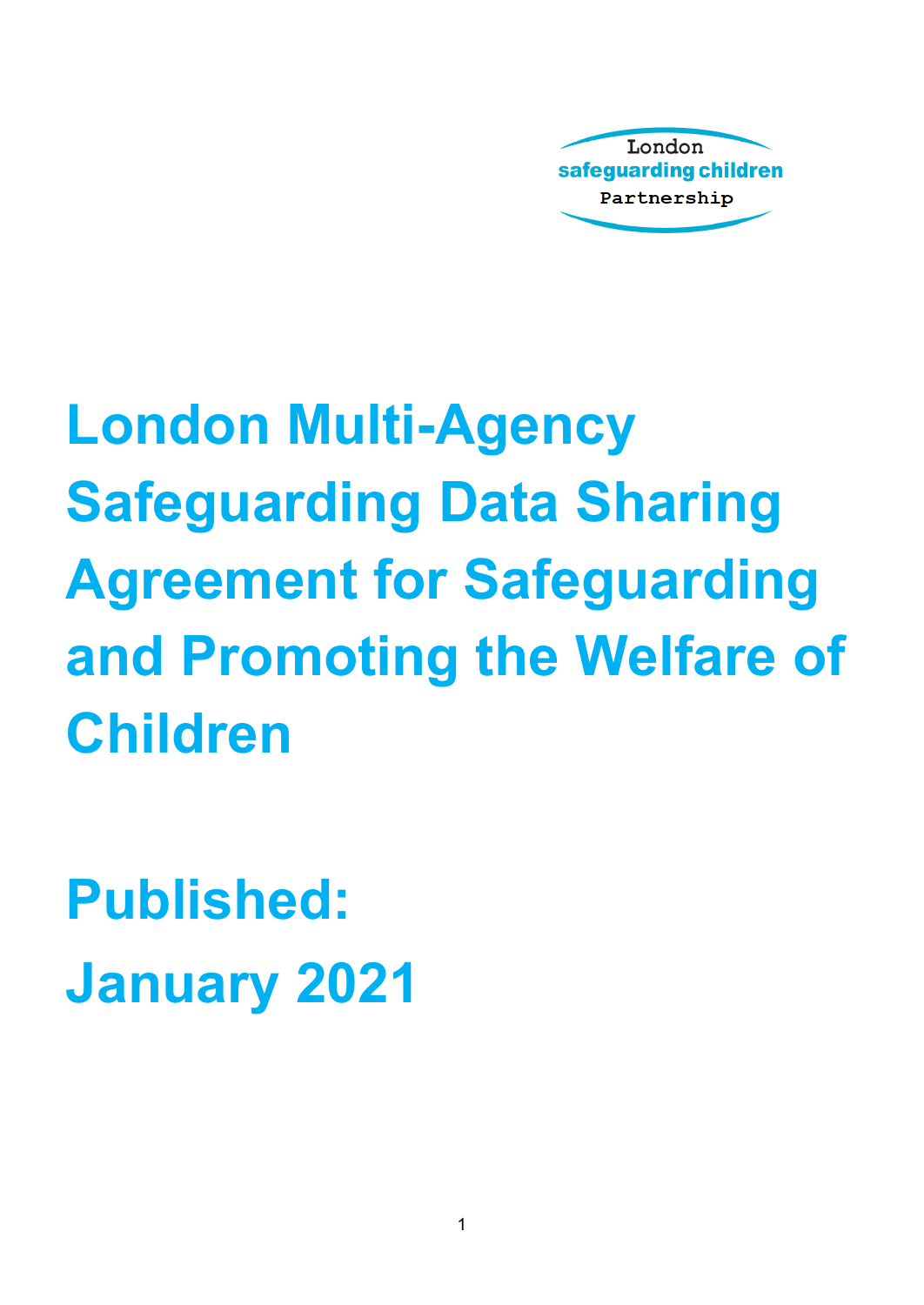## **Contents**

| 1. |      |  |  |  |
|----|------|--|--|--|
|    |      |  |  |  |
|    | 1.2. |  |  |  |
|    | 1.3. |  |  |  |
|    | 1.4. |  |  |  |
|    | 1.5. |  |  |  |
|    |      |  |  |  |
| 2. |      |  |  |  |
|    | 2.1. |  |  |  |
|    | 2.2. |  |  |  |
|    | 2.3. |  |  |  |
|    | 2.4. |  |  |  |
|    | 2.5. |  |  |  |
|    | 2.6. |  |  |  |
|    | 2.7. |  |  |  |
|    | 2.8. |  |  |  |
|    |      |  |  |  |
|    |      |  |  |  |
|    |      |  |  |  |
|    |      |  |  |  |
| 3. |      |  |  |  |
|    |      |  |  |  |
|    |      |  |  |  |
|    |      |  |  |  |
| 4. |      |  |  |  |
|    | 4.1. |  |  |  |
|    | 4.2. |  |  |  |
|    | 4.3. |  |  |  |
|    | 4.4. |  |  |  |
|    | 4.5. |  |  |  |
|    | 4.6. |  |  |  |
|    | 4.7. |  |  |  |
|    | 4.8. |  |  |  |
|    | 4.9. |  |  |  |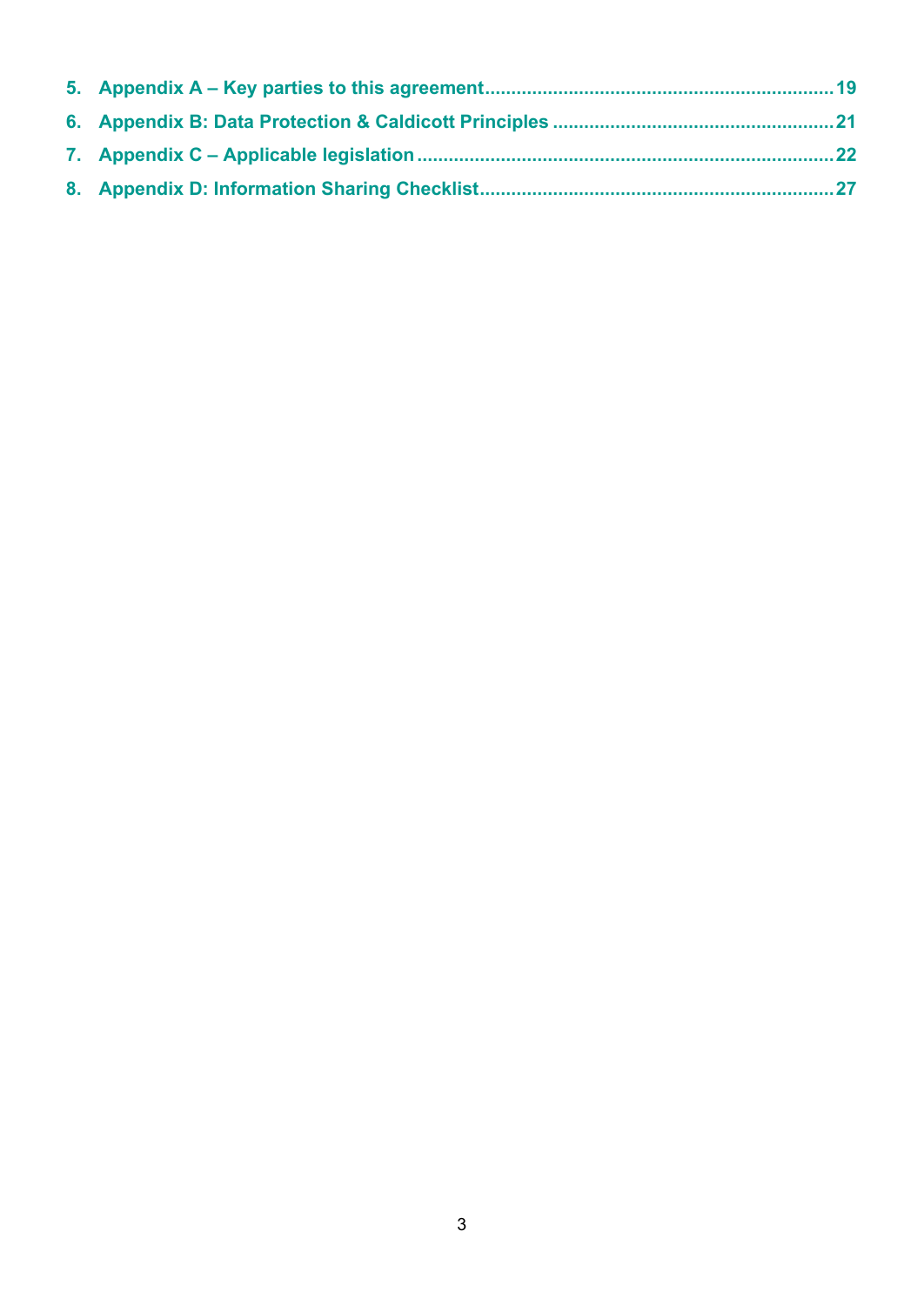## <span id="page-3-0"></span>**1. Introduction to the Data Sharing Agreement**

This Data Sharing Agreement [DSA] documents how the parties to this agreement will share personal data about children and families for safeguarding purposes. The key agencies are listed in Appendix A, and the agreement is to be signed by all relevant parties, including local partners, voluntary sector, and any specialist organisations.

By signing this Agreement, the named agencies agree to accept the conditions set out in this document, according to their statutory and professional responsibilities, and agree to adhere to the procedures described.

This Agreement has been developed to:

- Define the specific purposes for which the signatory agencies have agreed to share information.
- Outline the Personal, Special Category and Criminal Data to be shared.
- Set out the lawful basis condition under UK GDPR and Data Protection Act 2018 through which the information is shared, including reference to the Human Rights Act 1998 and the Common Law Duty of Confidentiality.
- Stipulate the roles and procedure that will support the processing/sharing of information between agencies.
- Describe how the rights of the data subject(s) will be protected as stipulated under the data protection legislation.
- Describe the security procedures necessary to ensure that compliance with responsibilities under data protection legislation and agency-specific security requirements.
- Describe how this arrangement will be monitored and reviewed.
- To illustrate the flow of information from referral through processing and outcome.

Parties to this agreement cannot amend or add appendices unless agreed as part of a formal review. It is expected that each party will have procedures, processes and policies sitting underneath this agreement, for their respective organisations. These will, for example, describe the specific processes for secure transfer of data.

#### <span id="page-3-1"></span>**1.1. Ownership of this agreement**

This agreement was drafted by a working group of representatives of the police, health, local authorities and London Councils. These professionals were specialists in safeguarding, social work, police procedures, information governance and law. The local authority representatives worked under the banner of the Information Governance for London Group (IGfL), to draft one agreement that would work for all boroughs, CCGs and police BCUs across London. The aim is to reduce the number of versions of sharing agreements that historically differed between boroughs, partly to reduce the burden on pan-London organisations, that must have agreements with multiple boroughs.

IGfL, a group of information and security professionals at London boroughs, assisted with co-ordination of this agreement, but the responsibilities within it, and compliance with data protection legislation, remain with the listed data controllers.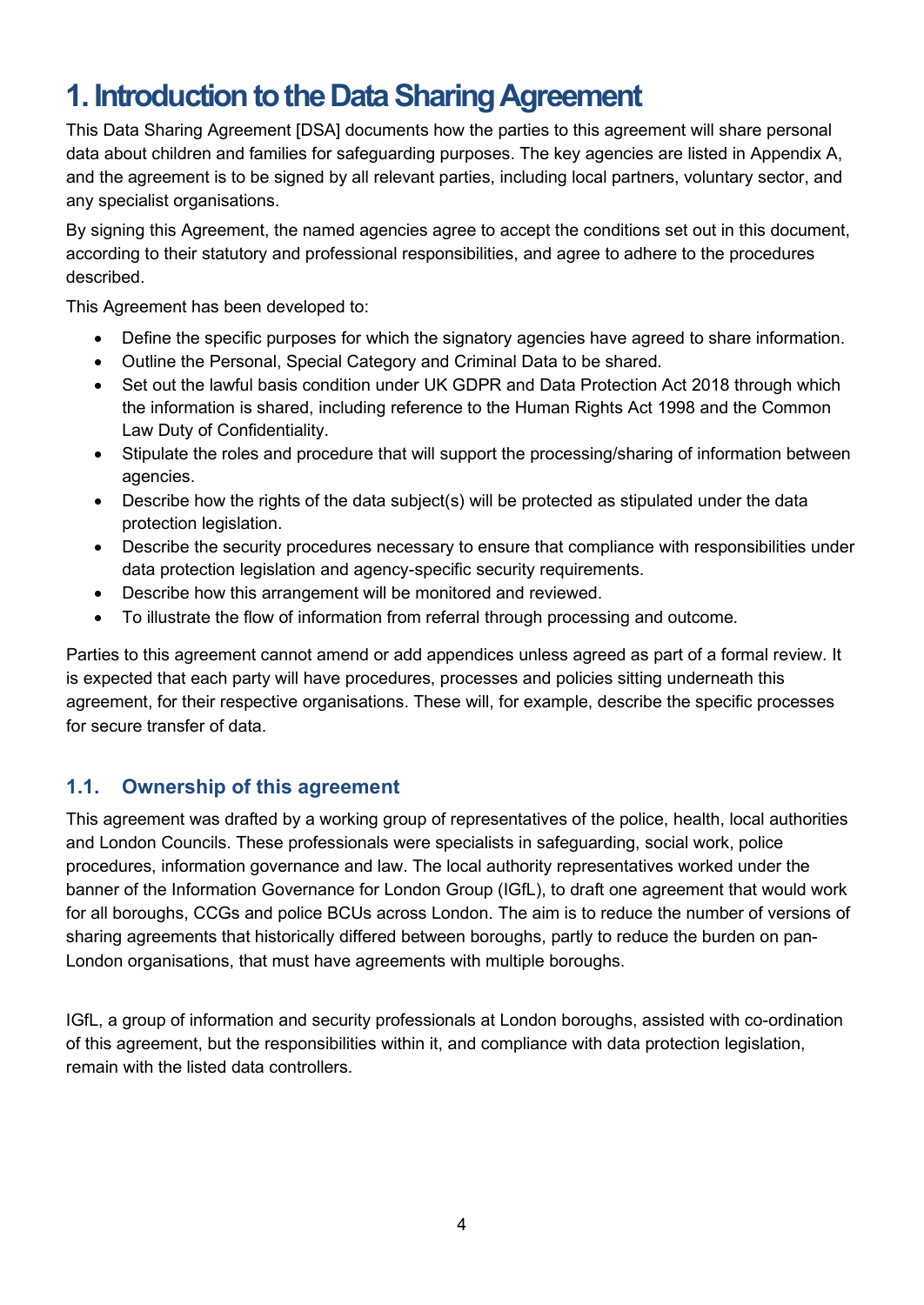#### <span id="page-4-0"></span>**1.2. Responsibilities of parties involved**

The parties are registered Data Controllers under the Data Protection Act. Signatories are identified as those who have signed this agreement on the platform on which this agreement is hosted (expected to be the Information Sharing Gateway). A list of expected types of signatories is at Appendix A.

All parties confirm that they comply with data protection legislation by:

- having a lawful basis for processing and sharing personal data.
- ensuring data quality.
- storing and sharing information securely, with access management controls.
- having policies and procedures for compliance with data protection legislation including for managing data subject rights & complaints, identifying and managing data breaches/incidents and retention & disposal.
- ensuring that mandatory training is undertaken regularly by their employees to ensure they are clear and up to date on their responsibilities. Every individual must uphold the principles of this agreement and overarching confidentiality, and seek advice from the relevant Data Protection Officer when necessary.
- undertaking appropriate data protection due diligence checks with any contractors/data processors they employ, and ensuring that a written agreement is in place with each data processor, and that all data processors will be bound by this agreement.
- having written processes for the processing of data to ensure employees use and share personal data in line with data protection law, the data protection principles, and this agreement.

Organisations and their staff must consult the organisation's Data Protection Officer/Information Governance Manager and/or Caldicott Guardian if they are unsure at any point in the processing and sharing of personal data.

#### <span id="page-4-1"></span>**1.3. Confidentiality and vetting**

Each Partner must ensure that there are appropriate written contracts or agreements with employees, agency staff, volunteers etc. These must include requirements to ensure compliance with policies which include confidentiality.

Each Partner must ensure that suitable vetting has taken place. This may be through standard employee checks (BPSS or equivalent), DBS, Security Vetting or Counter Terrorist Check [CTC].

#### <span id="page-4-2"></span>**1.4. Assessment and review**

A review of this information sharing agreement will take place every two years, unless otherwise agreed by the organisations' Data Protection Officers. The aim of the review will be to ensure the purposes are still relevant, the scope has not slipped, the benefits to the data subjects and organisations are being realised, and the procedures followed for information security are effective.

Changes in legislation and developments in the areas of public sector data sharing will be considered as and when they arise, as will any changes to the signatory parties.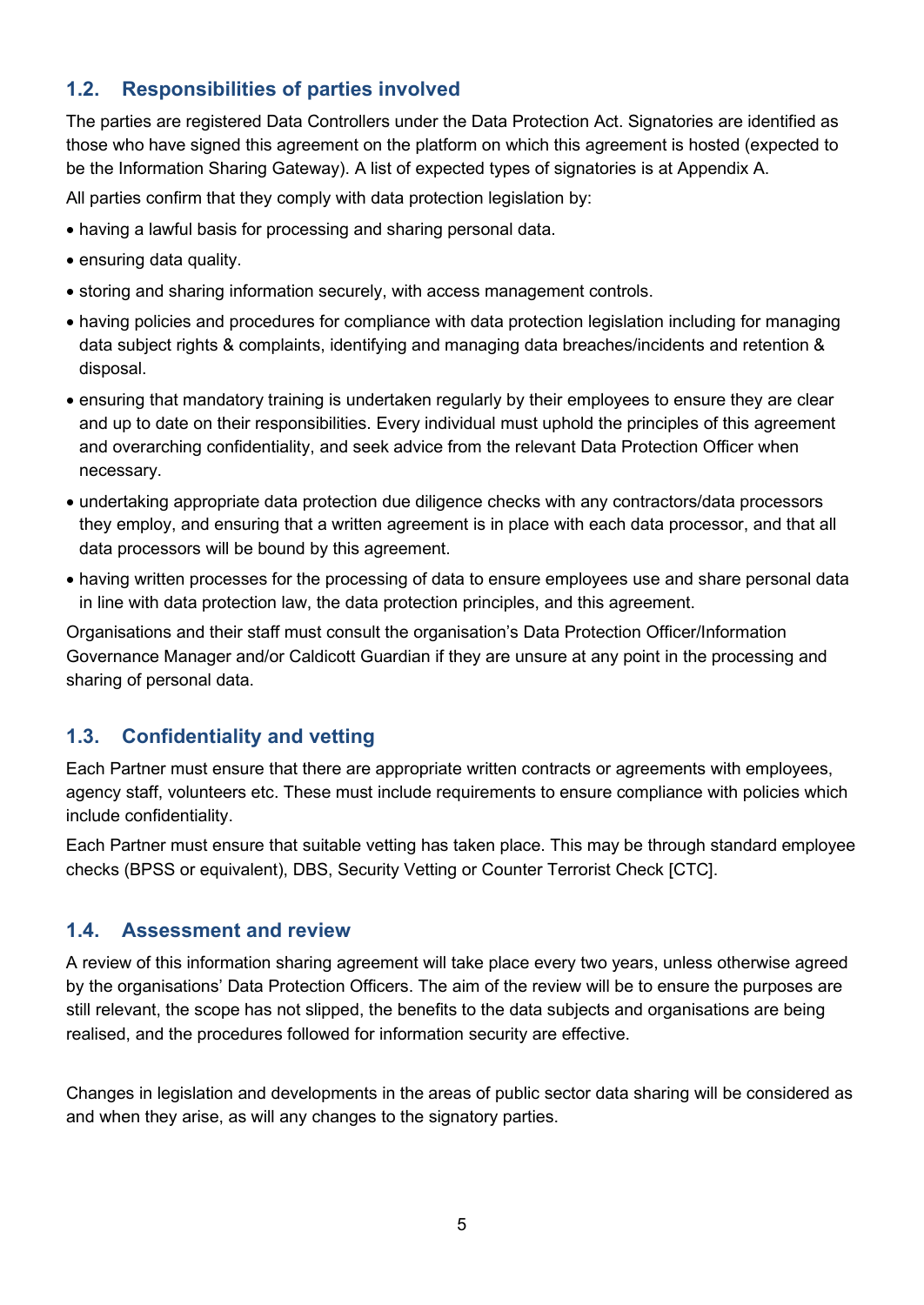The working group who drafted this agreement strongly recommend that a working group approach is used for any reviews, as this was a successful way to achieve pan-London and cross-specialism consensus to one sharing agreement.

#### <span id="page-5-0"></span>**1.5. Termination of agreement**

In the event of termination of this agreement each party may continue to hold information originating from other parties for which they are data controller.

#### <span id="page-5-1"></span>**1.6. Outside of this agreement**

There are multiple other information sharing arrangements that form part of the duties of the parties and involve similar data for often similar overall purposes, like safeguarding and preventing crime. A nonexclusive list is below.

| <b>Area of work</b>                                                                                                                   | <b>Description</b>                                                                                                                                                                                        |
|---------------------------------------------------------------------------------------------------------------------------------------|-----------------------------------------------------------------------------------------------------------------------------------------------------------------------------------------------------------|
| <b>CDOP - Child Death Overview Panel</b>                                                                                              | The Child Death Overview panels are conducted under specific<br>rules which involve the office of the Coroner.                                                                                            |
| <b>Domestic Abuse Multi-Agency Risk</b><br><b>Assessment Conference (MARAC) and</b><br><b>Violence Against Women and Girls (VARG)</b> | Domestic abuse and violence against women and girls have<br>complex roots, and as such commonly involve police, social care,<br>health, voluntary and faith organisations in case management.             |
| <b>Gangs/Serious Youth Violence (SYV)</b>                                                                                             | The gang and serious youth violence projects are part of specific<br>police-led initiatives.                                                                                                              |
| <b>MACE - Multi-agency Child Exploitation</b><br>Panel                                                                                | This group reviews cases of child exploitation.                                                                                                                                                           |
| <b>Youth Offending</b>                                                                                                                | Collaborative approaches to preventing offending and re-<br>offending by children.                                                                                                                        |
| <b>IOM</b>                                                                                                                            | Integrated Offender Management (IOM) tackles the most prolific<br>reoffenders and those who commit offences deemed to have<br>the most significant impact on the local community.                         |
| <b>ASB</b>                                                                                                                            | The sharing of data regarding anti-social behaviour and related<br>enforcement                                                                                                                            |
| <b>Prevent</b>                                                                                                                        | The PREVENT strategy is aimed a reducing the risk of<br>radicalisation of young persons                                                                                                                   |
| <b>Rescue &amp; Response (County Lines)</b>                                                                                           | The exploitation of persons to sell and move drugs between<br>areas, commonly known as "county lines" is a major element of<br>modern exploitation of young persons and in some cases,<br>modern slavery. |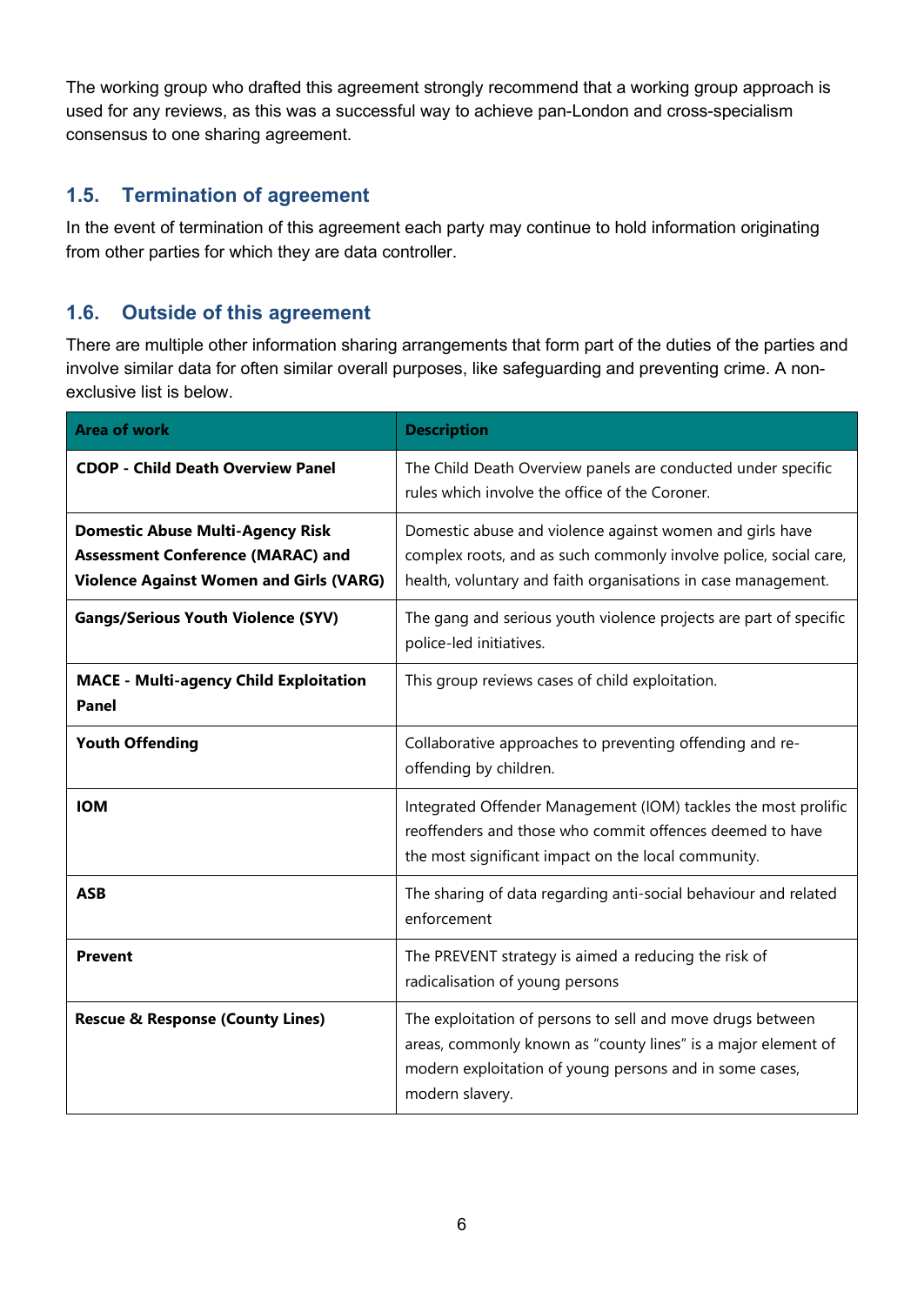| <b>Area of work</b>                                            | <b>Description</b>                                                                                                                                                                           |
|----------------------------------------------------------------|----------------------------------------------------------------------------------------------------------------------------------------------------------------------------------------------|
| <b>Troubled Families with MHCLG</b>                            | Troubled families was an early intervention programme created<br>by central government to support families to reduce anti-social<br>and criminal behaviour. It is now drawing to a close.    |
| <b>MAPPA - Multi-Agency Public Protection</b><br>Arrangements. | Public protection involves generally a different level of<br>discussion to other agreements.                                                                                                 |
| <b>ASB</b>                                                     | The sharing of data regarding anti-social behaviour and related<br>enforcement                                                                                                               |
| <b>Residual Crime</b>                                          | A DSA to cover lower level crime not covered in other DSAs such<br>as caution registers, nuisance, persons posing a risk to<br>themselves, and other criminal issues.                        |
| Licensing                                                      | This covers sharing for all licensing including alcohol, gambling,<br>special treatments and sexual entertainment venues, and various<br>other areas such as pet shops and highways licenses |

## <span id="page-6-0"></span>**2. Purpose and Benefits**

Research and experience has demonstrated the importance of information sharing across professional boundaries to safeguard the welfare of children. The Children Act 2004 emphasises the importance of safeguarding children by stating that relevant partner agencies - which include the police, local authority children services and NHS Trusts - must make sure that functions are discharged with the aim of safeguarding and promoting the welfare of children. The Act also states that they must promote cooperation between relevant partner agencies to improve the well-being of children in their area.

Information necessary for safeguarding decisions in relation to children and young people is held by numerous statutory and non-statutory agencies. Many sad cases across the UK have highlighted deficiencies within safeguarding partnerships in relation to the sharing of information and communication. Some serious case reviews and inquiries (such as the Laming, Bichard and Baby P inquiries) have directly attributed the lack of good information sharing and communication to the subsequent death of an individual.

To deliver the best safeguarding decisions that ensure timely, necessary and proportionate interventions, decision makers need the full information picture concerning an individual and their circumstances to be available to them. Information viewed alone or in silos may not give the full picture or identify the true risk. All the information from various agencies needs to be available and accessible in one place; to keep children safe and assist signatories to this Agreement in discharging their obligations under the Act and other legislation.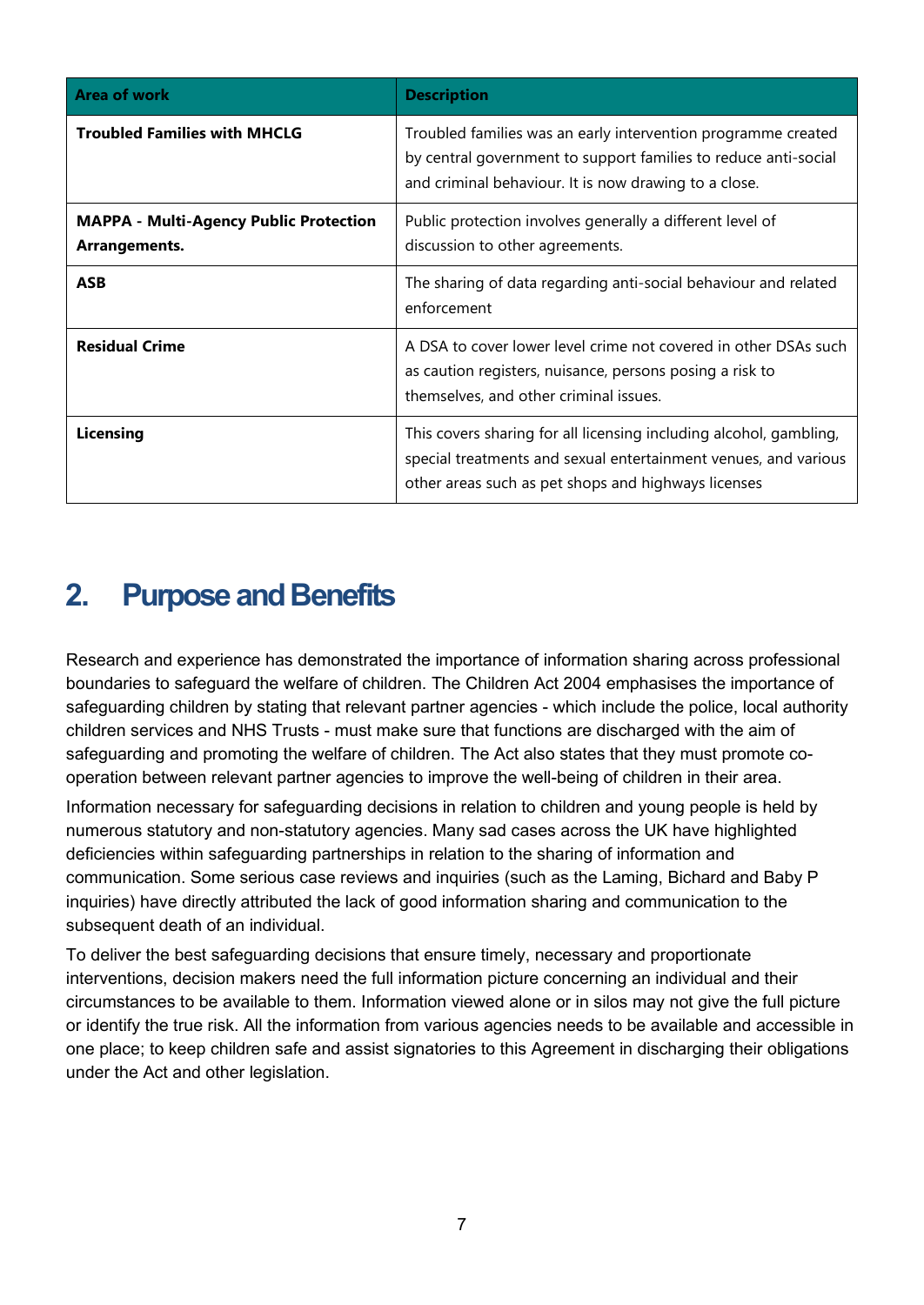### <span id="page-7-0"></span>**2.1. The front door for children's social care**

The core function of the front door to children's social care (CSC) is to assess the level of need and risk associated with the contacts and referrals received. The role of the front door ends once a recommendation has been made on the next steps, for example a social work assessment, referral to early help or no further action. Multi-agency safeguarding information is gathered on a proportion of contacts and referrals to CSC where it has been identified that this is necessary to inform an assessment of need and risk.

Local authorities run the 'front door' processes differently.

The core elements are:

- Notifications relating to the safeguarding or welfare of children go through a single point of contact – or, in a small number of local authorities, there are two points of contact.
- Engagement with children and families is a vital part of the assessment of need and risk.
- A co-located team of professionals from core agencies who interpret and determine what is proportionate and relevant to share.
- Risk is analysed and assessed, based on the fullest information picture and used to decide what action should be taken.

#### <span id="page-7-1"></span>**2.2. The MASH**

The MASH (Multi-Agency Safeguarding Hub) is commonly misunderstood to be the whole process of responding to a contact into CSC up to allocation to a social worker. Differences in the understanding between partners are exacerbated by conflicting use of the term 'MASH' in individual areas. MASH is currently used to refer to both a discrete process and various teams. For example, some boroughs call their front door teams MASH and others have a separate team dedicated to carrying out multi-agency checks and call this MASH. All boroughs have a MASH process – the carrying out of multi-agency safeguarding checks.

This explains why this agreement is called the MAS (Multi-Agency Safeguarding) DSA, and not MASH.

Despite the apparent differences, there is considerable commonality in the basic process at the front door followed by the London boroughs. This is captured in the diagram below, and provides a foundation for developing a definition and core elements for the front door to CSC:

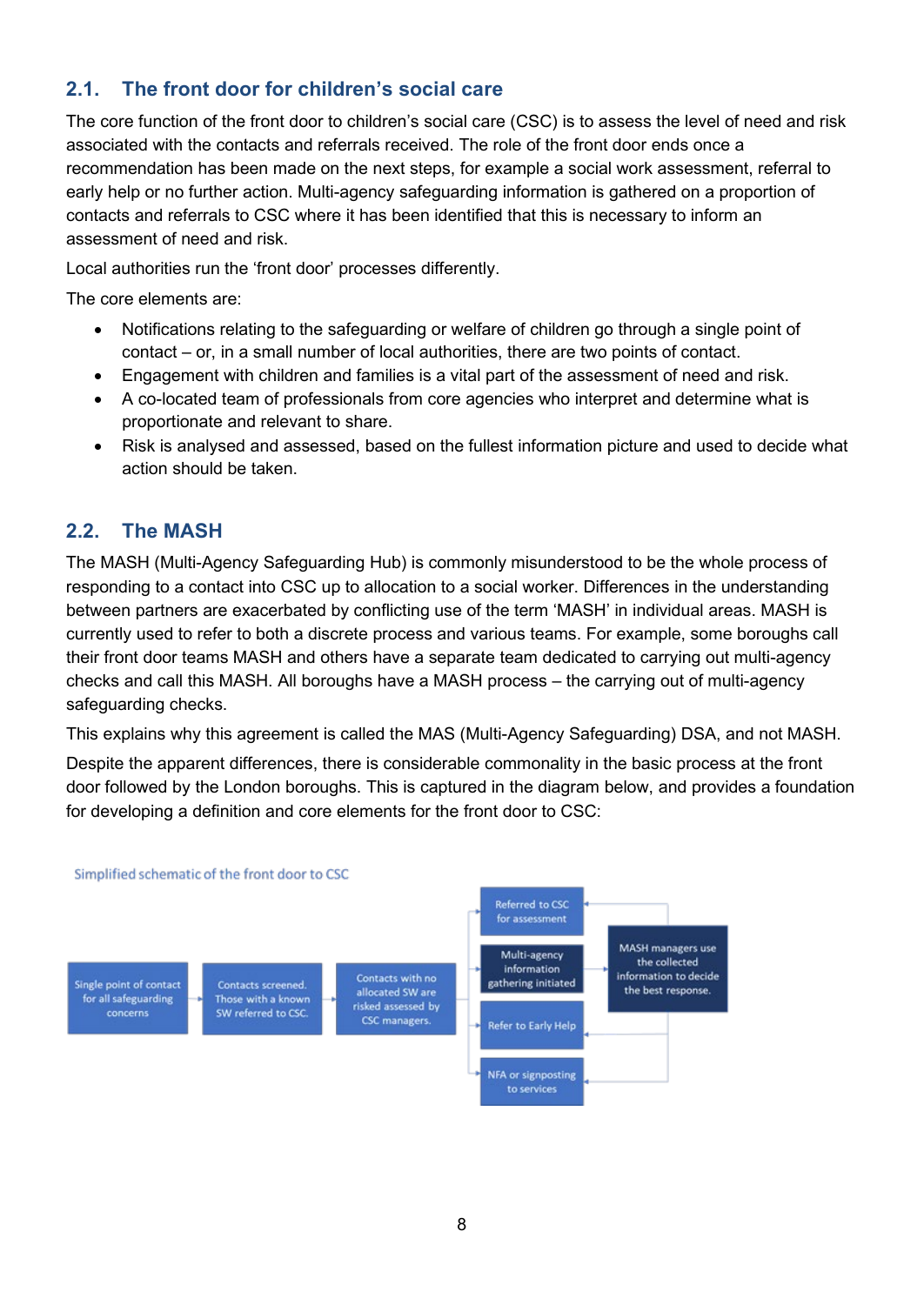#### <span id="page-8-0"></span>**2.3. Multi-agency safeguarding responsibilities**

The front door to children's social care delivers key functions for borough safeguarding partnerships:

- 1. **Information based risk assessment and decision making** Identify through the best information available to the safeguarding partnership, those children and young people who require support or a necessary and proportionate intervention.
- 2. **Victim identification and harm reduction** Identify victims and future victims who are likely to experience harm, and ensure partners work together to deliver harm reduction strategies and intervention.
- 3. **Perpetrator identification**  Identify actual or potential perpetrators, to prosecute and/or support where appropriate.
- 4. **Co-ordination of all safeguarding partners**  Ensure that the needs of all vulnerable people are identified and signposted to the relevant partner/s for the delivery and coordination of harm reduction strategies and interventions.

#### <span id="page-8-1"></span>**2.4. Wider safeguarding work**

This agreement covers the sharing of information by the listed agencies. However, it is recognised that information is often provided to one or more of the agencies through referrals from individuals or organisations not subject to this DSA, such as a member of the public, a school or health practitioner. This is the nature of the welfare and safeguarding work being undertaken.

#### <span id="page-8-2"></span>**2.5. Benefits**

The benefits of this DSA are to:

- Cover the sharing of information for child safeguarding and welfare purposes.
- Remove barriers to effective information sharing.
- Sets parameters for sharing personal data and clearly identifies the responsibilities of organisations.
- Identify the correct lawful basis to share personal information.
- Ensure information is shared whenever there is a requirement to do so.
- Enables authorities to share data on performance, quality assurance, learning and impact analysis.
- Raises awareness amongst all agencies of the key issues relating to information sharing and gives confidence in the process of sharing information with others.

The front door to children's social care provides triage and multi-agency assessment of safeguarding concerns in respect of vulnerable children; to support their welfare and improve their outcomes. It brings together professionals from a range of agencies into an integrated multi-agency team to deliver:

- Faster, more coordinated and consistent response to safeguarding concerns.
- A more accurate assessment of the risk and need.
- A more thorough and focused management of all cases.
- Improving outcomes for children and their families.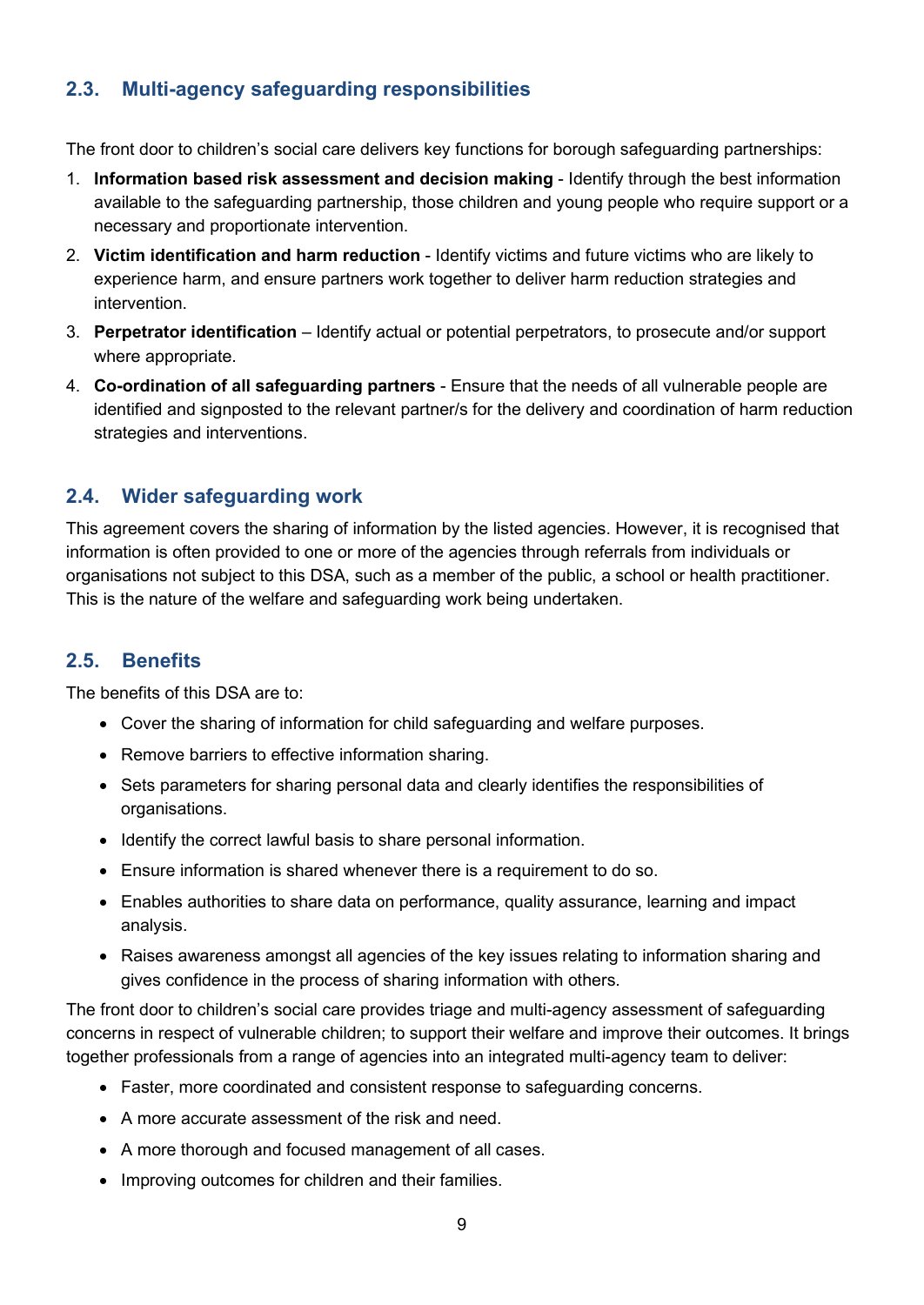- Better understanding between professionals.
- Greater efficiencies in processes and resources.
- Preventing and detecting crime.

#### <span id="page-9-0"></span>**2.6. Principles of information sharing**

Effective information sharing is a vital element of both early intervention and safeguarding of children and young people at risk of harm or neglect. Organisations can hold different pieces of information which need to be placed together to enable a thorough assessment and plan to be made.

To share information, a lawful basis for doing so must be identified. This may come from legislation or from statutory guidance such as Working Together to Safeguard Children 2018 or the Children Act 2014, which places responsibilities on organisations outside of the Partnership such as sports clubs, private organisations, and the voluntary, community and faith sectors.

The sharing of personal data must comply with both the [GDPR Principles](https://ico.org.uk/for-organisations/guide-to-the-general-data-protection-regulation-gdpr/principles/) and the [Caldicott Principles,](https://www.igt.hscic.gov.uk/Caldicott2Principles.aspx) listed at Appendix B. Together, those principles lead to a series of questions and considerations to be answered before sharing takes place. These are listed as an Information Sharing Checklist in *[Appendix](#page-26-0)  [D: Information Sharing Checklist.](#page-26-0)*

#### <span id="page-9-1"></span>**2.7. Lawful Basis**

The sharing of information must comply with the law relating to confidentiality, data protection and human rights. Having a legitimate purpose for sharing information is an important part of meeting those legal requirements. This is a complex area and each Partner must take their own decisions and seek advice from their organisation's Data Protection Officer/Information Governance Manager and/or Caldicott Guardian.

#### **For purposes other than law enforcement by competent authorities**

Articles 6, 9 and 10 of the UK GDPR, and section 8 of the DPA 2018 set out the acceptable conditions for the processing and sharing of personal, special category, and criminal data. The conditions relevant in the UK GDPR to data processed under this agreement are below.

#### **Article 6 (1) – Personal Data Processing**

(c) processing is necessary for compliance with a **legal obligation** to which the controller is subject

**(d)** processing is necessary in order to protect the **vital interests** of the data subject or of another natural person;

(e) processing is necessary for the performance of a task carried out in the **public interest** or in the exercise of official authority vested in the controller

Use of this article requires that the Data Protection Act section 8 be satisfied. The laws given at *[Appendix C –](#page-21-0) Applicable [legislation](#page-21-0)* provide for each party a legal basis under section 8 – the specifics are noted in the appendix.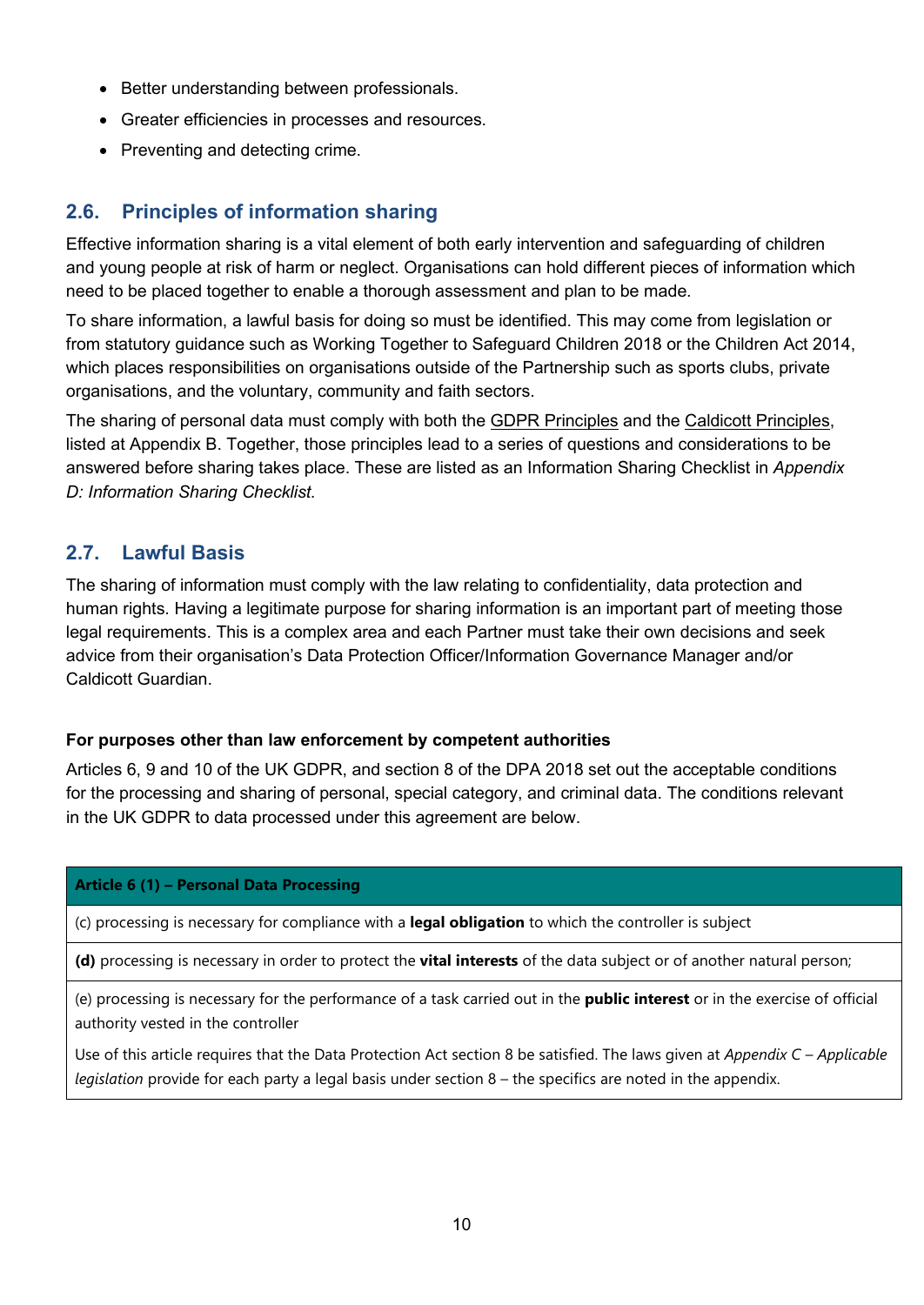#### **Article 9 (2) – Special Category Personal Data Processing**

(b) **social protection law** - processing is necessary for the purposes of carrying out the obligations and exercising specific rights of the controller or of the data subject in the field of employment and social security and social protection law in so far as it is authorised by Union or Member State law or a collective agreement pursuant to Member State law providing for appropriate safeguards for the fundamental rights and the interests of the data subject;

(c) processing is necessary to protect the **vital interests** of the data subject or of another natural person where the data subject is physically or legally incapable of giving consent;

(g) **substantial public interest** - processing is necessary for reasons of substantial public interest, on the basis of Union or Member State law which shall be proportionate to the aim pursued, respect the essence of the right to data protection and provide for suitable and specific measures to safeguard the fundamental rights and the interests of the data subject

Use of this article requires that the Data Protection Act Section 10(3) be satisfied. This requires that a condition within Schedule 1, Part 2 is met. For this agreement these are:

- *Statutory etc., and government purposes under Para 6(1)(2)*
- *Preventing and detecting unlawful acts under Para 10(1)(2)(3)*
- *Safeguarding children and individuals at risk under Para 18(1)(2)(3)(4)*

(h) **provision of health or social care** - processing is necessary for the purposes of preventive or occupational medicine, for the assessment of the working capacity of the employee, medical diagnosis, the provision of health or social care or treatment or the management of health or social care systems and services

Use of this article requires that the Data Protection Act Section 10(2) be satisfied. This requires that a condition within Schedule 1, Part 1 is met. For this agreement these are:

• *Health or Social Care Purposes under Para 2 with appropriate safeguards as required by section 11(1) of the act and Article 9(3) of the UK GDPR*

(i) **public health** - processing is necessary for reasons of public interest in the area of public health, such as protecting against serious cross-border threats to health or ensuring high standards of quality and safety of health care and of medicinal products or medical devices, on the basis of Union or Member State law which provides for suitable and specific measures to safeguard the rights and freedoms of the data subject, in particular professional secrecy

Use of this article requires that the Data Protection Act Section 10(2) be satisfied. This requires that a condition within Schedule 1, Part 1 is met. For this agreement these are:

• *Public Health Purposes under Para 3, under the responsibility of a health professional or by a person who owes a duty of confidentiality under an enactment or rule of law*

#### **For the purposes of law enforcement by competent authorities**

The "competent authorities" are defined in Section 30 of the DPA which refers to Schedule 7. The competent authorities under this agreement are generally (but not exclusively) police, probation services, youth offending teams and government departments.

The "law enforcement" purposes are defined in Section 31 of the DPA as "*prevention, investigation, detection or prosecution of criminal offences or the execution of criminal penalties, including the safeguarding against and the prevention of threats to public security".*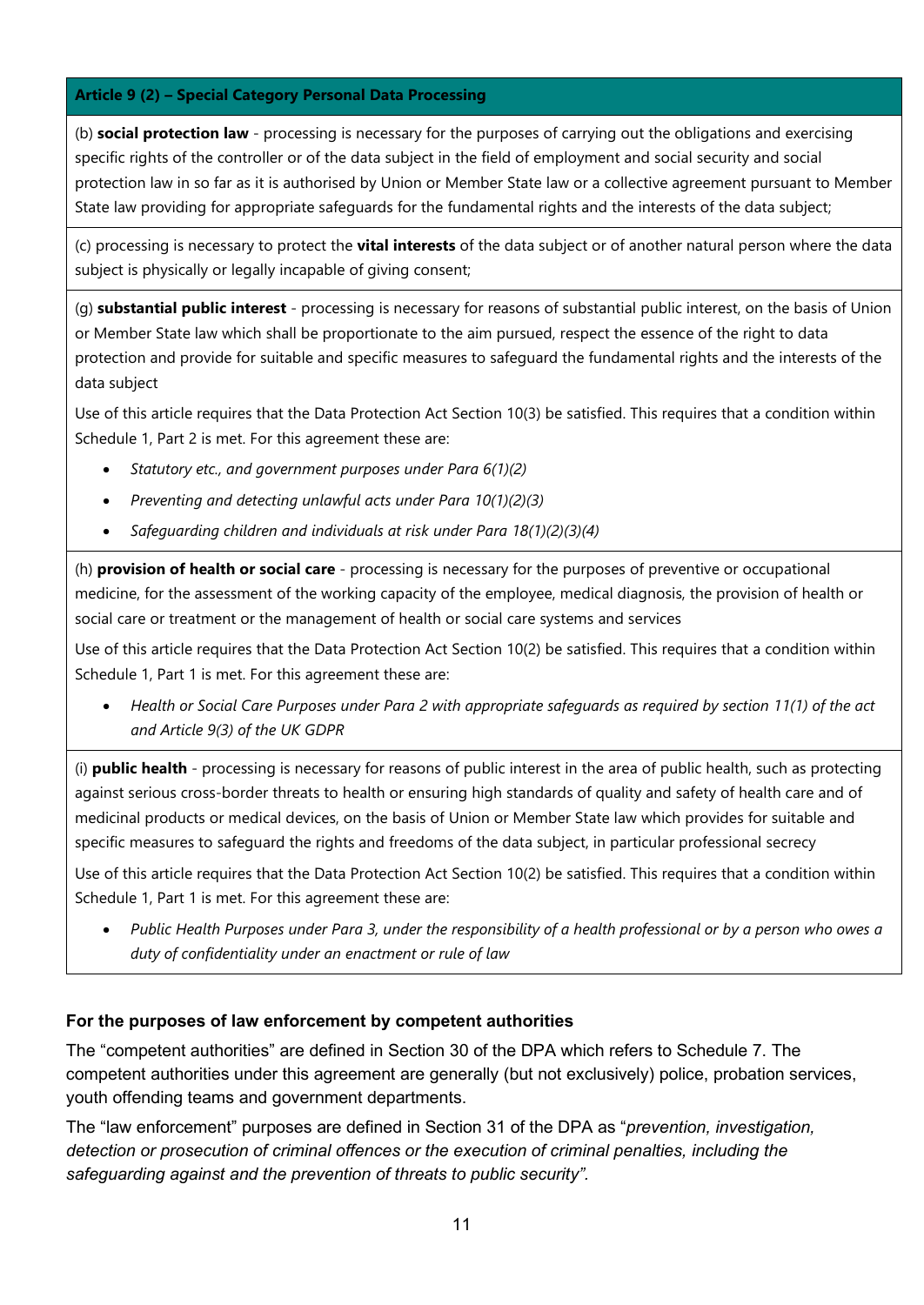There are additional safeguards required for "sensitive processing". This is defined in Section 35(8) as:

- (a) the processing of personal data revealing racial or ethnic origin, political opinions, religious or philosophical beliefs or trade union membership;
- (b) the processing of genetic data, or of biometric data, for the purpose of uniquely identifying an individual;
- (c) the processing of data concerning health;
- (d) the processing of data concerning an individual's sex life or sexual orientation.

The additional requirements are given in Section 35(4) and (5). Both require an appropriate policy document, and this document will form part of the policy for such processing, although competent authorities will need to satisfy themselves their own internal policy documents fully cover such use. Section 35(4) requires the consent of the data subject, 35(5) requires that the processing be strictly necessary for the law enforcement purposes, and meets a condition in Schedule 8.

For the processing in relation to the purposes here, the following conditions in Schedule 8 are met:

- Statutory etc. purposes Para 1(a)(b);
- Administration of justice Para 2;
- Protecting individual's vital interests Para 3;
- Safeguarding of children and of individuals at risk Para 4(1)(2)(3)(4);

The applicable legislation that provides the lawful basis is listed in more detail in *[Appendix C –](#page-21-0) [Applicable legislation.](#page-21-0)*

#### <span id="page-11-0"></span>**2.8. Consent**

The parties will often work collaboratively with data subjects and aim for agreement with them on the actions to be taken. However, it is recognised that this is different to using consent (Article 6 (a)) or explicit consent (Article 9 (a)) as the lawful basis conditions used for processing under this agreement.

Consent is not generally the lawful basis public sector organisations use for processing information shared under this agreement. It is possible that the other parties, such as voluntary groups, may use consent as lawful basis for some personal data processing. Each party is responsible for managing consent where they use consent as the lawful basis condition.

#### <span id="page-11-1"></span>**2.9. Proportionality and necessity**

Proportionality and necessity are factors to be taken into consideration when deciding whether to share personal information. In making the decision, employees must weigh up what might happen as a result of the information being shared against what might happen if it is not, and apply their professional judgement.

Although sharing of information can impact on a practitioner's relationship with an individual/family, keeping the child safe must always be the first consideration. Safeguarding is a "special purpose" under the Data Protection Act and as such you should share if the sharing is necessary for the protection of an individual, under or over 18, who is at risk from neglect or physical, mental or emotional harm.

You are expected to justify that you believed sharing was necessary for one of the following criteria: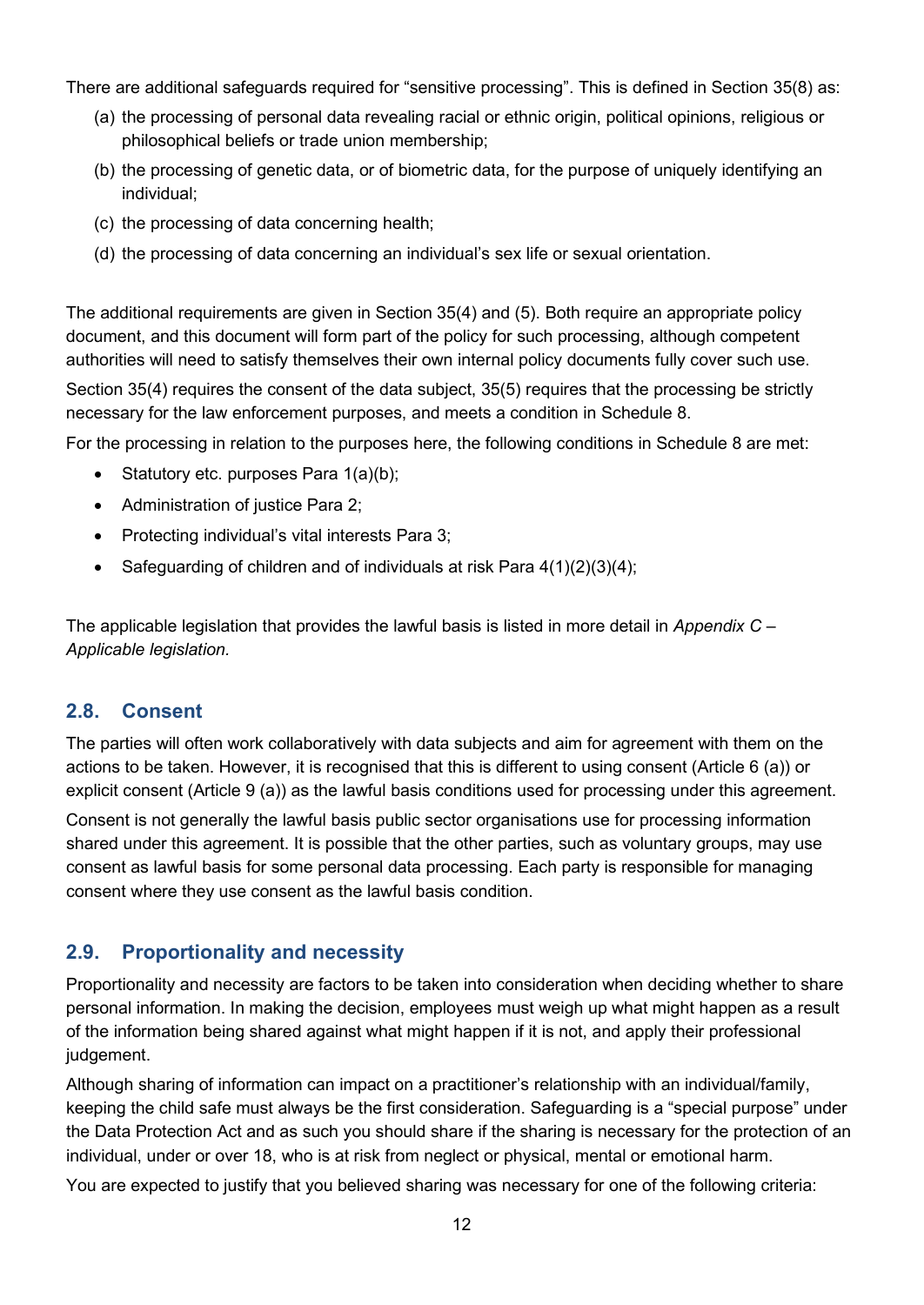- necessary for the purposes of preventing or detecting crime
- required or authorised by an enactment, by a rule of law or by the order of a court or tribunal
- in the particular circumstances, was justified as being in the public interest.

Or that you acted in the reasonable belief that:

- the person had a legal right to do the obtaining, disclosing, procuring or retaining
- the person would have had the consent of the controller if the controller had known about the obtaining, disclosing, procuring or retaining and the circumstances of it, or

#### <span id="page-12-0"></span>**2.10. Other relevant legislation**

The actual disclosure of any personal data to achieve these objectives must also be conducted within the framework of the Human Rights Act 1998 (HRA) and the Common Law Duty of Confidence. Caldicott Principles also apply to all information sharing and they are listed in [Appendix B: Data Protection &](#page-20-0)  [Caldicott Principles.](#page-20-0)

- Human Rights Act 1998 (HRA)
- Common law duty of confidentiality
- Confidentiality and Sharing for Direct Care

#### <span id="page-12-1"></span>**2.11. Common Law Duty of Confidence**

Much of the police information to be shared will not have been obtained under a duty of confidence as it is legitimately assumed that data subjects will understand that police will act appropriately with regards to the information for the purposes of preventing harm to or promoting the welfare of children.

However, for the police, as a safeguard before any information is passed on, it will undergo an assessment check against criteria (included in Child Abuse Investigation Command Standard Operating Procedures) by the Public Protection Desk (PPD). Whilst still applying proportionality and necessity to the decision, the protection of children or other vulnerable persons would clearly fulfil a public interest test when passing the information to a partner agency whose work with the police would facilitate this aim.

Information held by other agencies that will be shared in the MAS process may have been gathered where a duty of confidence is owed. Duty of confidence is not an absolute bar to disclosure as information can be shared where consent has been provided or where there is a strong enough public interest to do so.

When overriding the duty of confidentiality, the parties may seek the views of the organisation who hold the duty of confidentiality and consider their views in relation to breaching confidentiality. The organisation may wish to seek legal advice if time permits.

### <span id="page-12-2"></span>**2.12. Freedom of Information**

The Freedom of Information Act 2000 gives all individuals the right to access official information held by a public authority (the Environmental Information Regulations 2004 also allow access to data. For ease of drafting, FOI is used to cover both legislation). Limited exemptions may apply and all public authorities must ensure they have recognised procedures in place for administering requests of this nature.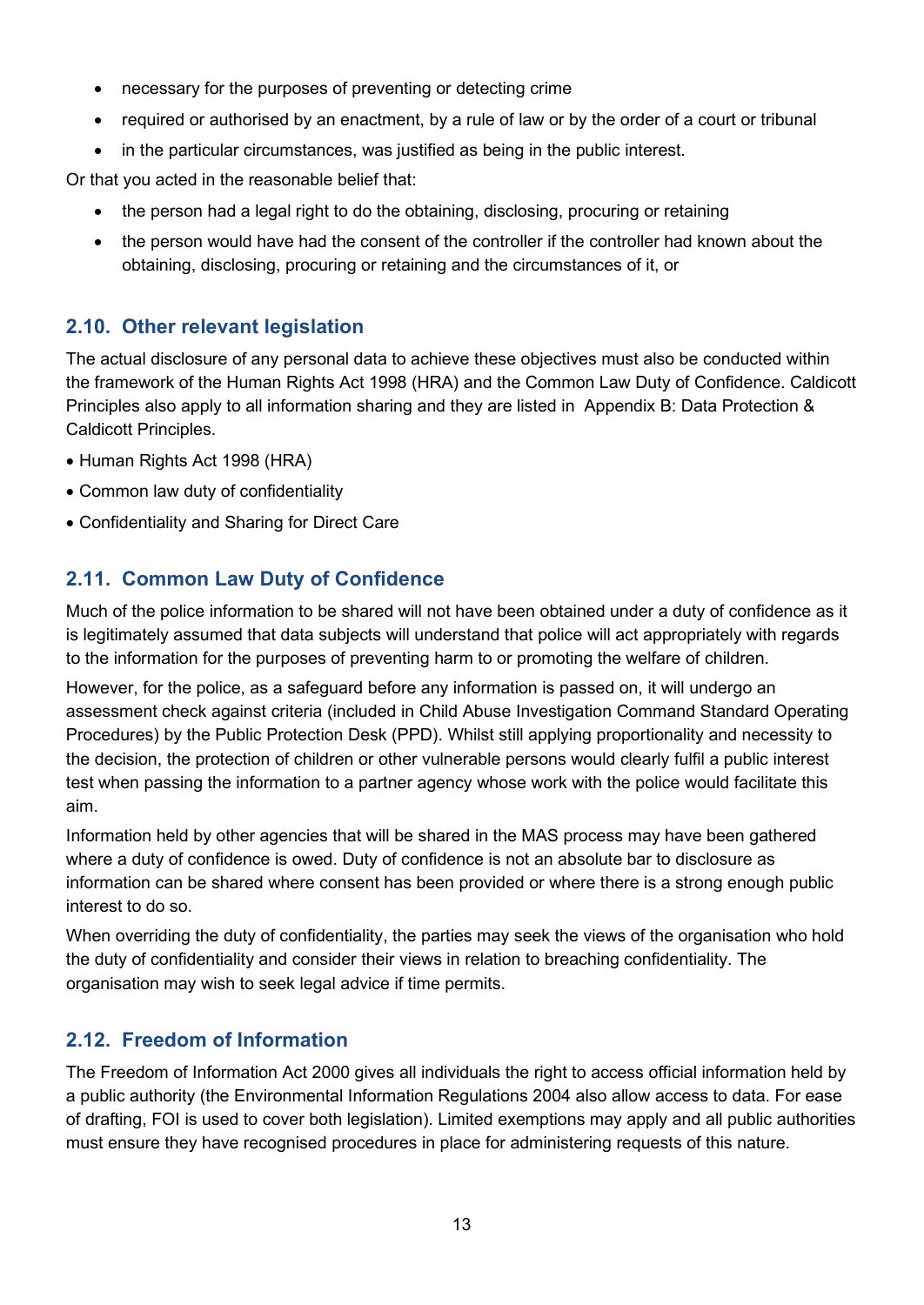All requests for FOI will be directed through the relevant organisations' FOI processes. Each party will seek advice/opinion from the other parties where there is concern about that information being released and any impact it is likely to have. The final decision to disclose or not will lie with the party who holds the information (data controller).

It is encouraged that all parties proactively publish this document. It may also be disclosed to the public under FOI.

## <span id="page-13-0"></span>**3. Individuals**

Organisations processing personal data are required to begin with the ethos of Data Protection by Design and Default (also known as Privacy by Design (PbD)). This means that we must consider and uphold the privacy of an individual's data before we begin and throughout the processing taking place.

Each party agrees that they have undertaken a DPIA (Data Protection Impact Assessment), where they feel the processing meets the legislative criteria for a DPIA.

### <span id="page-13-1"></span>**3.1. Right to be informed – Privacy notices**

Where personal data is created or received by one of the parties, they are responsible, as required by law, for making the data subject(s) aware within a reasonable time frame that the organisation holds the data, what they will do with it, how long they will keep it, and who they will share it with (such as under this DSA). This is normally done through a privacy notice, whether written or verbal. Organisations agree that they will adhere to the transparency requirements of the UKGDPR and will issue appropriate notices which inform the data subject that the information will be shared with the parties under this agreement.

In some cases, it may not be appropriate to let a person know that information about them is being processed and shared. Consideration should be given to whether notifying the individual may place someone at risk or prejudice a police or safeguarding investigation. In these circumstances, the parties need not inform individuals that the information is being processed/shared; but should record their reasons for sharing information without making the individual aware.

### <span id="page-13-2"></span>**3.2. Data subject rights requests and complaints**

Each organisation must have in place appropriate policies and processes to handle data subject requests made in line with data protection law, to ensure they are responded to within deadline and in an appropriate manner. Requests include; right of access, right to rectification, right to erasure, right to restrict processing, right to data portability, right to object and rights related to automated decision making including profiling.

If an individual successfully requests the erasure or limitation of use of their data (right to erasure, right to rectification, right to restrict processing, right to object), the party that has been informed by the data subject will communicate this to the other relevant parties. In each case each party is responsible for securely disposing of such information or limiting its processing.

Each party must have clear, fair and objective complaint procedures. Any complaints from individuals how their data is being processed or shared will be handled under the policy and processes of organisation concerned.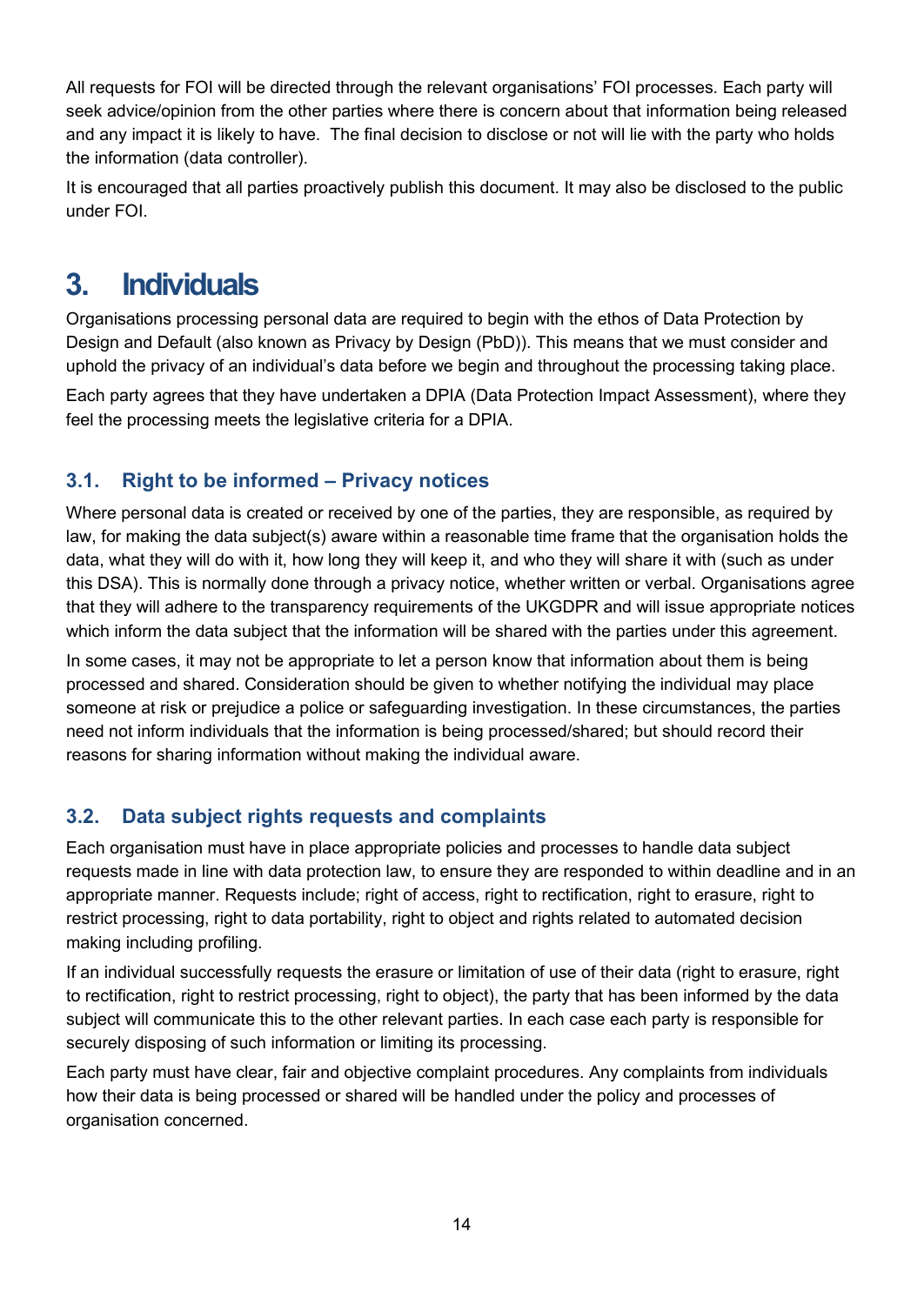#### <span id="page-14-0"></span>**3.3. Data subjects**

There is a breadth of data subjects whose data is shared under this agreement. The data subjects include the following:

- child
- family members, carers and other persons whose presence and/or relationship with the child, is relevant to identifying and assessing the risks to that child
- victims
- actual or suspected perpetrators
- professional adviser or consultant (eg doctor, lawyer)
- professional opinions of employees eg social workers and police officers
- witnesses
- people captured on CCTV or similar

Many of the data subjects are vulnerable. Parties to this agreement are in positions of power over data subjects and data subjects have little or no control over why and how their data is processed.

## <span id="page-14-1"></span>**4. Data**

The personal data and its processing involved in these workstreams is extensive, highly sensitive and at times intrusive. There is a high volume of data and data subjects.

Anonymisation or pseudonymisation will rarely be possible because of the way the work focusses on individuals, although any statutory returns, workforce planning and management reports should be anonymised if possible.

Information will include:

- **Personal, special category and criminal data** to enable the swift and effective safeguarding of children and improved safeguarding provision in the borough
- **Personal, special category and criminal data** for law enforcement purposes, including data defined as **sensitive data** for the competent authorities for law enforcement purposes
- **Aggregated (anonymised or pseudonymised) data** reporting to enable the partnership to further understand the safeguarding priorities.
- **Aggregated (anonymised or pseudonymised) and personal data** regarding employees in relation to serious case reviews, investigations into allegations against staff, learning review and workforce development.
- **Personal and anonymised data** required for statutory returns.

#### <span id="page-14-2"></span>**4.1. The data to be shared**

Due to the complexity of the MAS process, providing a prescriptive list of data fields to be shared is difficult. Not all the information below will be shared in every case; only relevant information will be shared on a case-by-case basis where an organisation has a 'need-to-know' the information.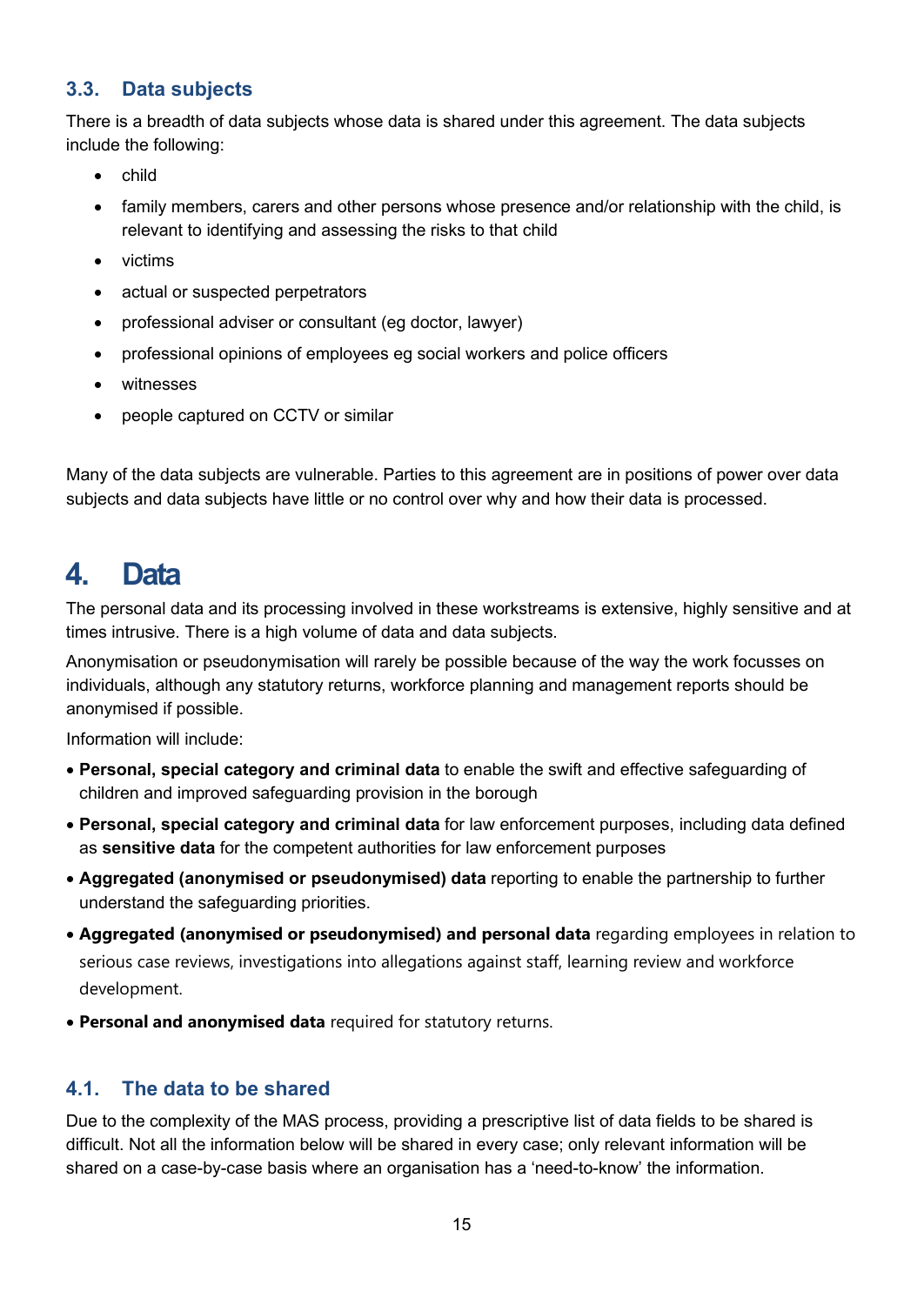Data that can be shared includes:

- name and contact details
- age/date of birth
- ethnic origin, religion and other equalities information
- criminal information on allegations and convictions, police information and intelligence, information from the London Fire Brigade, anti-social behaviour (ASB) data
- school and educational information
- health records including NHS number, GP, London Ambulance Service and other
- information on sex life and sexual orientation
- housing information
- social services information, referrals and assessments
- financial information
- images in photographs, film or CCTV
- employment information

#### <span id="page-15-0"></span>**4.2. Deceased persons**

It is noted that the sharing will involve data of deceased persons. This data will not be covered by data protection legislation but will still require due regard to the common law duty of confidentiality and the Human Rights Act.

#### <span id="page-15-1"></span>**4.3. Confidential information**

In this agreement, we refer to personal data, as defined by data protection legislation. However, the word 'confidential' may be used by individuals and practitioners to describe information and can mean different things to different people.

Confidential can mean:

- Personal and special category data as defined by data protection legislation
- Patient Identifiable Information (PII) or 'personal confidential information'; both terms most commonly used in health settings
- Information which is not already lawfully in the public domain or readily available from another public source
- Information that has been provided in circumstances where the person giving the information could reasonably expect that it would not be shared with others.

#### <span id="page-15-2"></span>**4.4. Storing and handling information securely**

Information should only be stored and shared in accordance with data protection legislation and follow information security policies and procedures of the relevant organisation.

Information should always be shared securely, either by a secure IT connection, encrypted email, or secure and tracked transfer of paper documents. Information should never be sent via a non-secure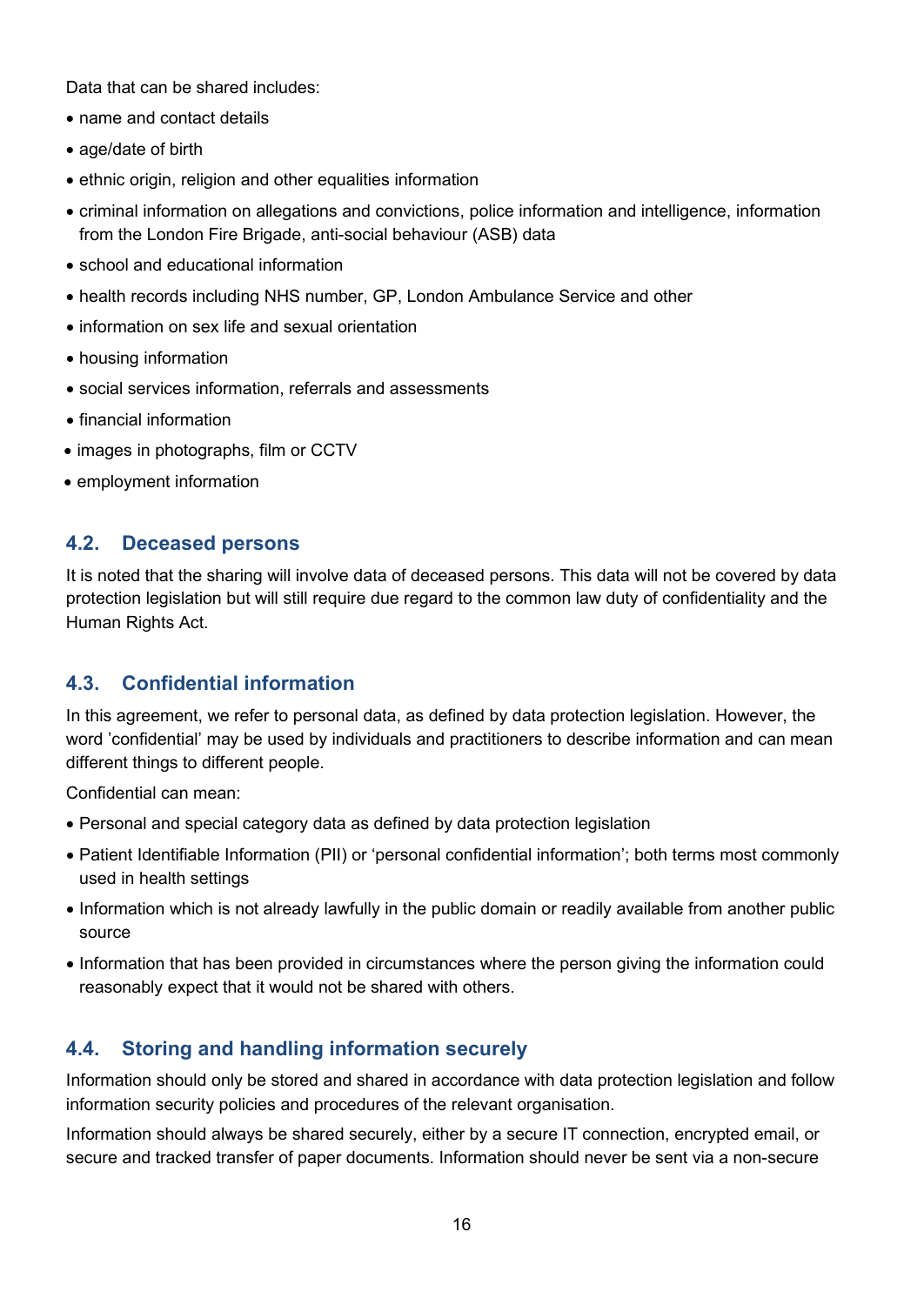method. The employee/organisation sending the information must chose the most appropriate method of transfer and be responsible for its safe delivery.

Email is not generally a secure method of transferring personal data. Although two or more of the parties may have additional encryption that allows for an encrypted path between two of the parties, this cannot be identified simply from the email address. It would be prudent for parties to establish whether there are any encrypted paths between them, and write that into the organisation's processes for employees.

In the absence of that, secure email systems such as CJSM, Egress and Encrypt and Send must be used. Description of specific transfer processes must be in relevant process documents within each organisation.

Information may be shared over the phone, in a virtual meeting, or a face to face meeting. Employees must ensure that attendance and distribution of content is limited, with minutes or recordings with limited distribution. sharing by telephone should be avoided unless the requirement is urgent and email is not practicable.

Any paper records printed must be kept to a minimum and kept secure at all times whether in the office, home or during transit. Organisations must adopt an appropriate policy surrounding the use and transfer of paper records. Appropriate security methods must be applied when storing or disposing of paper records.

#### <span id="page-16-0"></span>**4.5. Access controls and security**

All parties will ensure that they have appropriate technical and organisational security measures in place to guard against unauthorised or unlawful processing of personal data and against accidental loss or destruction of, or damage to, personal data.

All personal data held by partner organisations electronically will be stored in a secure network area with password protected entry and appropriate back-up functionality. The systems will be auditable so that it is possible for any auditor to establish who has accessed the system. All laptops, computers, and any other portable devices will be encrypted.

Any individual no longer required to have access will promptly have such access revoked by the line manager and Human Resources related to the relevant employer.

Partner organisations will either be working toward ISO 27001, the International Standard for Information Security Management, or a similar standard of security.

### <span id="page-16-1"></span>**4.6. Outside UK processing**

Parties are responsible for ensuring that if information is processed or shared outside the UK, that suitable written agreements are in place, and that appropriate due diligence has been completed for the transfer of data.

#### <span id="page-16-2"></span>**4.7. Data quality**

Each partner is responsible for ensuring the accuracy and relevance of the personal data that it processes and shares and must have clear processes in place for managing data quality.

Any party learning of the inaccuracy of personal data is responsible for informing the parties with whom that data has been shared.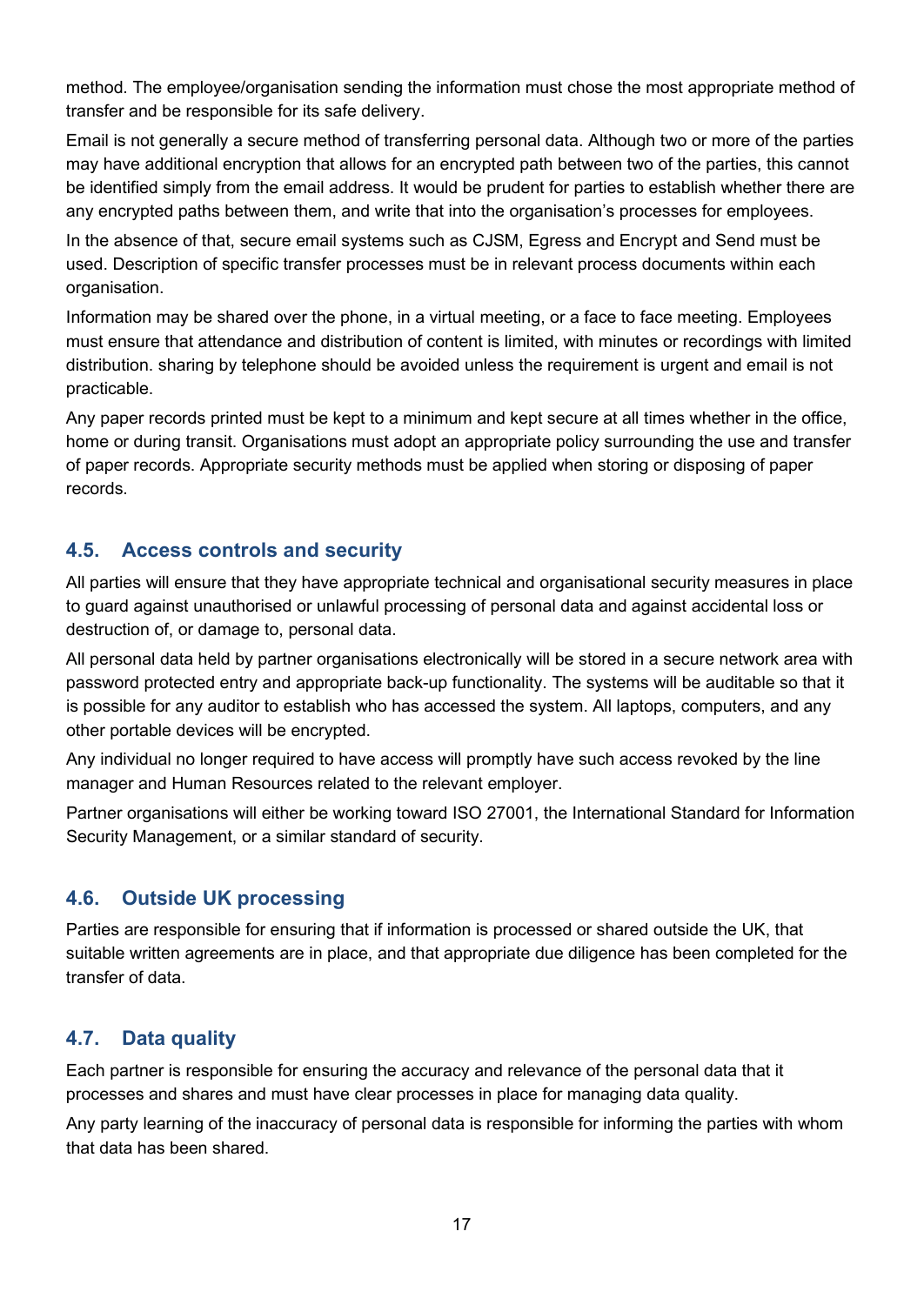#### <span id="page-17-0"></span>**4.8. Data breaches/incidents**

All parties must have a clear policy and procedure regarding the reporting and handling of data protection breaches or data loss incidents. This must include assessing the level of risk to the data subject(s), as well as to make a decision on notifying the ICO within the statutory time frame of 72 hours. This complies with Articles 33 and 34 of UKGDPR, and Section 67 and 68 of the DPA 2018 for personal data processed for law enforcement purposes.

If the incident may impact the processing of another party to this agreement, all relevant parties should be informed and appropriate co-ordination of the incident must take place. The decision to report the incident will lie with the data controller(s) of the information concerned. The parties agree to provide all reasonable and necessary assistance at their own expense to each other to facilitate the handling of any personal data breach in an expeditious and compliant manner.

It is confirmed that security breaches (including misuse or unauthorised disclosure) are covered by the partner's internal disciplinary procedures. If misuse is found there should be a mechanism to facilitate an investigation, including initiating criminal proceedings where necessary.

#### <span id="page-17-1"></span>**4.9. Retention & Disposal**

Organisations are required by data protection legislation to document processing activities for personal data, such as what personal data is held, where it came from and with whom it has been shared. This Record of Processing Activity (ROPA) must include the retention period for the data.

Information must not be retained for longer than necessary for the purpose for which it was obtained. Disposal or deletion of personal data once it is no longer required, must be done securely with appropriate safeguards, in accordance with that organisation's disposal policies.

| <b>Version control</b>          |              |
|---------------------------------|--------------|
| <b>Document production date</b> | January 2021 |
| <b>Document currency</b>        | v.01.00      |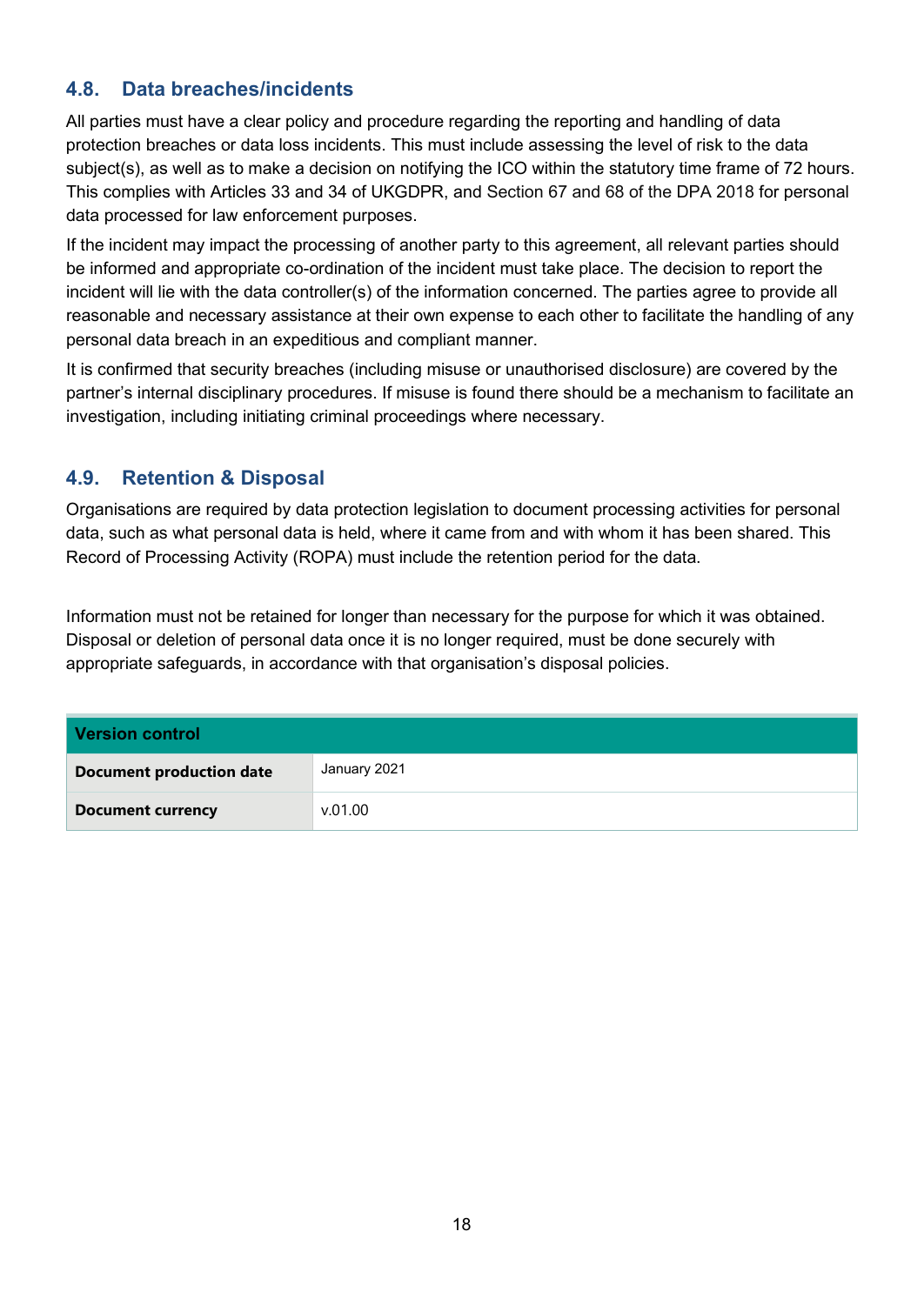# <span id="page-18-0"></span>**5. Appendix A –Key parties to this agreement**

| <b>Organisation</b>                                   | <b>Duties</b>                                                                                                                                                                                                                                                                        |
|-------------------------------------------------------|--------------------------------------------------------------------------------------------------------------------------------------------------------------------------------------------------------------------------------------------------------------------------------------|
| London<br>Borough<br>Council                          | • Co-ordinates, gathers, processes, risk assesses and shares information<br>held about children known to the local authority in conjunction with<br>information received from partner agencies                                                                                       |
|                                                       | • Makes decisions on all contacts received in the MASH on next steps                                                                                                                                                                                                                 |
|                                                       | • Allocates resources in accordance with children's needs                                                                                                                                                                                                                            |
|                                                       | • Shares information on young people known to the Youth Offending Service<br>to assist risk and vulnerability assessment                                                                                                                                                             |
|                                                       | • Co-ordinates, gathers, processes, risk assesses and shares education<br>information relevant to children of school age                                                                                                                                                             |
|                                                       | • Supports assessment of risk and vulnerability                                                                                                                                                                                                                                      |
|                                                       | • Co-ordinates, gathers, processes, risk assesses and shares information<br>held about vulnerable adults known to the local authority, with a child or<br>young person in the family.                                                                                                |
|                                                       | • Supports assessment of risk and vulnerability                                                                                                                                                                                                                                      |
|                                                       | • Co-ordinates, gathers, processes, risk assesses and shares information<br>held by other council departments who may be able to assist in the<br>safeguarding of children and young people including housing, council tax,<br>adult social care and early help and community safety |
| Metropolitan<br>Police Service,<br><b>British</b>     | • Co-ordinates, gathers, processes, risk assesses and shares police<br>information relevant to Public Protection, Missing Children, CSE, Child<br>Protection (MERLIN reports)                                                                                                        |
| Transport<br>Police & City of<br><b>London Police</b> | • Supports assessments of risk and vulnerability                                                                                                                                                                                                                                     |
| National<br>Probation<br>Service                      | • Co-ordinates, gathers, processes, risk assesses and shares Probation<br>information relevant to adult offenders, updates CRC links                                                                                                                                                 |
|                                                       | • Supports assessments of risk & vulnerability                                                                                                                                                                                                                                       |
| Local health<br>partner                               | • Co-ordinates, gathers, processes, risk assesses and shares health<br>information relevant to the child or young person                                                                                                                                                             |
|                                                       | • Supports assessment of risk and vulnerability                                                                                                                                                                                                                                      |
|                                                       | • Identifies opportunities for early help, joint assessments and interventions                                                                                                                                                                                                       |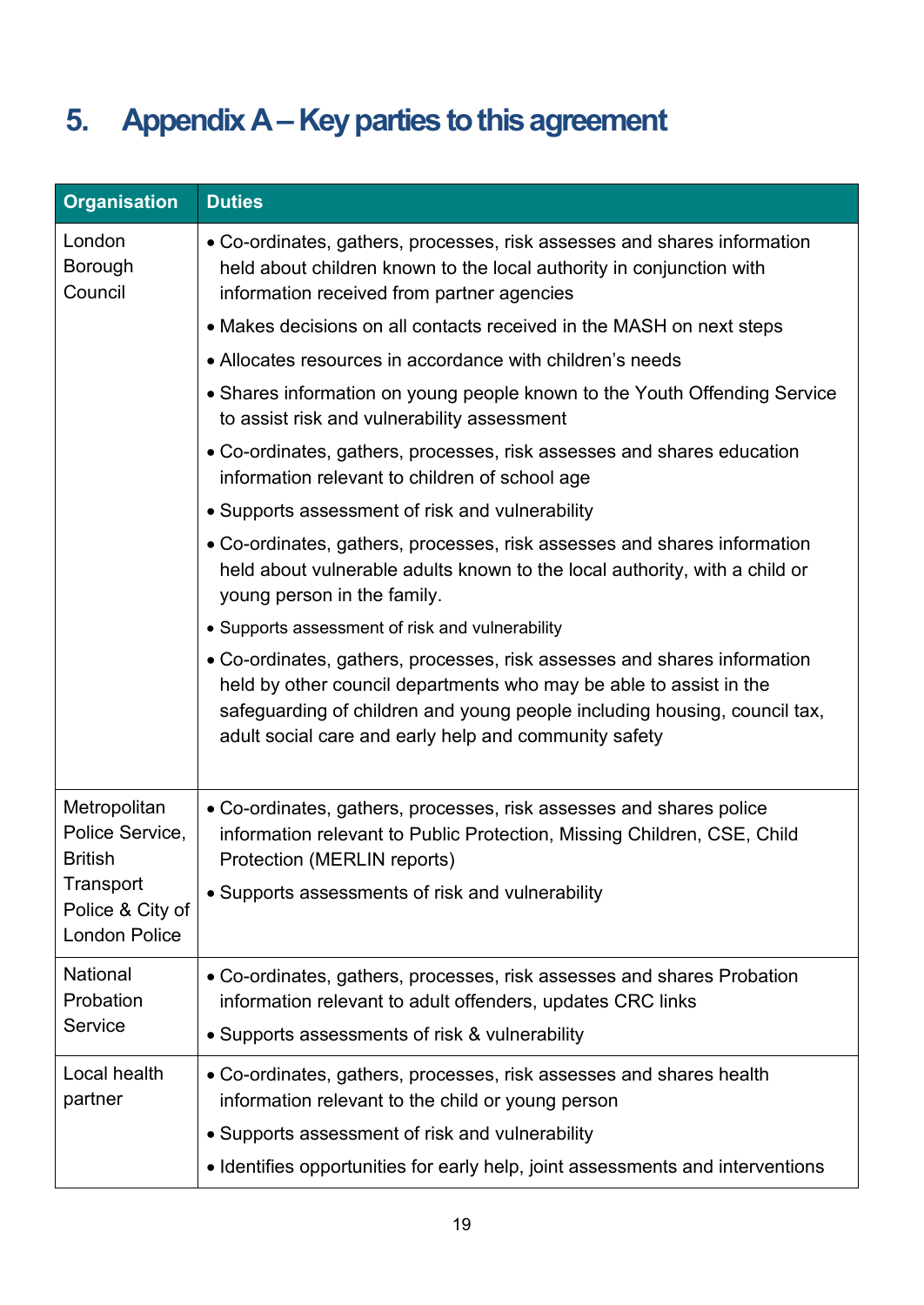| <b>Organisation</b>                        | <b>Duties</b>                                                                                                                                                                             |
|--------------------------------------------|-------------------------------------------------------------------------------------------------------------------------------------------------------------------------------------------|
| <b>Local CCG</b>                           | • Co-ordinates, gathers, processes, risk assesses and shares health<br>information relevant to midwifery, ante-natal, health visiting, school nursing,<br>specialist health services, GPs |
|                                            | • Supports assessments of risk & vulnerability                                                                                                                                            |
| Department for<br>Work &                   | • Co-ordinates, gathers, processes, risk assesses and shares information<br>regarding families in receipt of benefits                                                                     |
| Pensions (inc<br><b>Job Centre</b>         | • Advises on eligibility for accessing benefits                                                                                                                                           |
| Plus)                                      | • Supports assessments of risk and vulnerability.                                                                                                                                         |
| London<br>Ambulance                        | • Gathers and shares information relating to the treatment, transportation and<br>relevant medical information of individuals.                                                            |
| Service                                    | • Provides emergency transportation, urgent care and support to the health<br>service                                                                                                     |
|                                            | • Supports assessments of risk and vulnerability                                                                                                                                          |
| Local<br>substance                         | • Co-ordinates, gathers, processes, risk assesses and shares drug and<br>alcohol service information relevant to adults and young people                                                  |
| misuse partner                             | • Supports assessment of risk and vulnerability Identifies opportunities for<br>early help, joint assessments and interventions                                                           |
| Local housing<br>partner if<br><b>ALMO</b> | • Co-ordinates, gathers, processes, risk assesses and shares housing<br>applicants, tenant and leaseholder's information relevant to children and<br>adults                               |
|                                            | • Advises on eligibility for accessing accommodation under the homeless<br>legislation and Housing Allocation Scheme                                                                      |
| Local voluntary<br>groups                  | • Co-ordinates, gathers, processes, risk assesses and shares information<br>relevant to adults and young people service users                                                             |
|                                            | • Supports assessment of risk and vulnerability Identifies opportunities for<br>early help, joint assessments and interventions                                                           |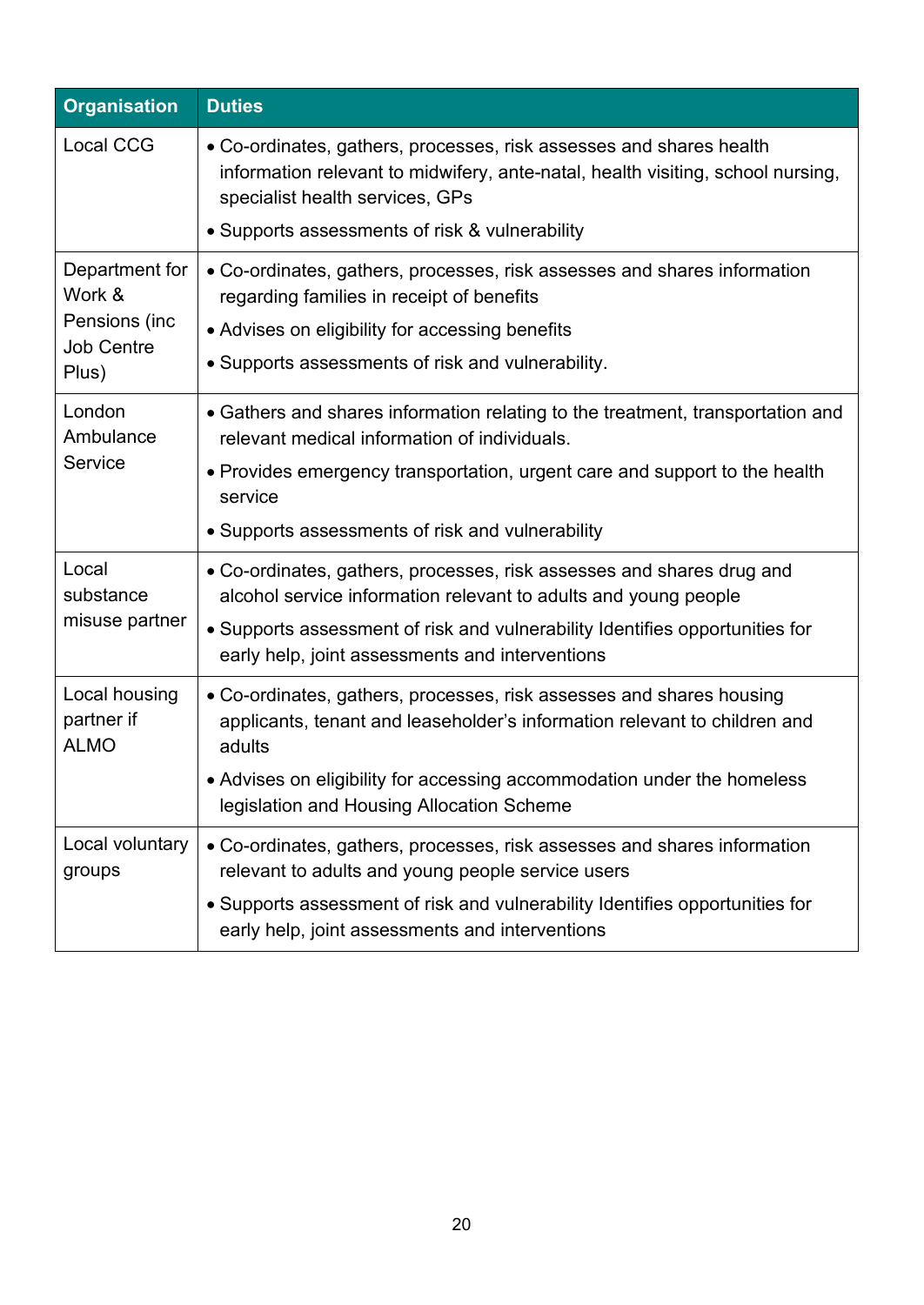## **6. Appendix B: Data Protection & Caldicott Principles**

**The Principles as described in Article 5 of the General Data Protection Regulation – Accountability is an overarching principle of the legislation. The Caldicott Principles**

<span id="page-20-0"></span>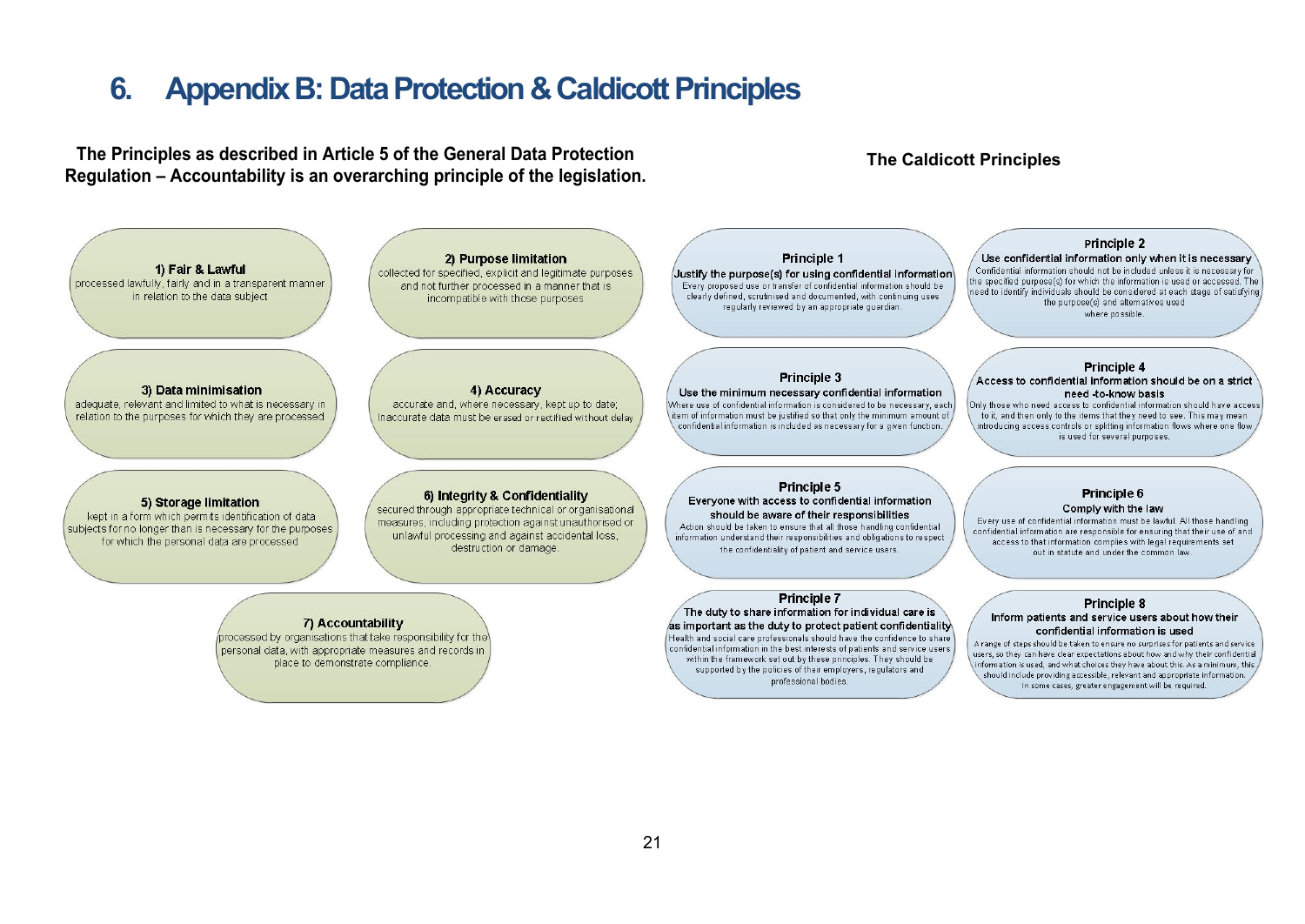# <span id="page-21-0"></span>**7. Appendix C–Applicable legislation**

| Legislation                                                                                           | <b>Main purpose of Legislation</b>                                                                                                                                                                                                                                                                                                                                                          |
|-------------------------------------------------------------------------------------------------------|---------------------------------------------------------------------------------------------------------------------------------------------------------------------------------------------------------------------------------------------------------------------------------------------------------------------------------------------------------------------------------------------|
| The Mental Health Act 1983 <sup>1</sup><br>and the Mental Health Act<br>Code of Practice <sup>2</sup> | The Code of Practice provides statutory guidance to registered medical<br>practitioners, approved clinicians, managers and staff of providers, and approved<br>mental health professionals on how they should carry out functions under the<br>Mental Health Act in practice. The act was substantially revised by the 2007 act but<br>remains the key legislation.                         |
|                                                                                                       | This regulation provides specific powers for dealing with mental health issues giving<br>a legal basis under Section 8 of the DPA for this use. It specifically excludes<br>learning disability, alcohol or drug dependence.                                                                                                                                                                |
| The Access to Health<br>Records Act 1990 <sup>3</sup>                                                 | The Access to Health Records Act 1990 has been largely repealed, although one<br>section allows access to the records of a patient who is deceased (Section 3 - Right<br>of access to health records (1) (f) where the patient has died, the patient's personal<br>representative and any person who may have a claim arising out of the patient's<br>death).                               |
| The Local Government Act<br>20004                                                                     | The main principles of the Local Government Act 2000 are to give powers to local<br>authorities to promote economic, social and environmental well-being within their<br>boundaries. This was mostly replaced by the Localism Act 2011 below, but still<br>applies in Wales.                                                                                                                |
| The Localism Act 2011 <sup>5</sup>                                                                    | The Localism Act created general powers for Local Government to act as an<br>individual for any purpose, with specific goals to promote economic, social and<br>environmental well-being within their boundaries.                                                                                                                                                                           |
|                                                                                                       | This regulation provides the general power for local authorities to act in any manner<br>they believe suitable for the purposes giving a legal basis under Section 8 of the<br>DPA for this use. However, as a general power it can be challenged, and an<br>additional legal basis is preferred.                                                                                           |
| The Education Act 2002 <sup>6</sup>                                                                   | The Education Act 2002 puts a duty on schools to exercise their functions with a<br>view to safeguarding and promoting the welfare of children. All schools are required<br>by law to teach a broad and balanced curriculum which promotes the spiritual,<br>moral and cultural development of pupils and prepares them for the opportunities,<br>responsibilities and experiences of life. |
|                                                                                                       | This regulation provides specific powers for dealing with school-related<br>safeguarding and welfare issues giving a legal basis under Section 8 of the DPA for<br>this use.                                                                                                                                                                                                                |

<span id="page-21-1"></span><sup>1</sup> https://www.legislation.gov.uk/ukpga/1983/20/contents

<span id="page-21-2"></span><sup>2</sup> https://assets.publishing.service.gov.uk/government/uploads/system/uploads/attachment\_data/file/435512/MHA\_Code\_of\_Practice.

 $^3$  https://www.legislation.gov.uk/ukpga/1990/23/contents

<span id="page-21-4"></span><span id="page-21-3"></span><sup>4</sup> http://www.legislation.gov.uk/ukpga/2000/22/contents

<span id="page-21-5"></span><sup>5</sup> https://www.legislation.gov.uk/ukpga/2011/20/contents

<span id="page-21-6"></span><sup>6</sup> http://www.legislation.gov.uk/ukpga/2002/32/contents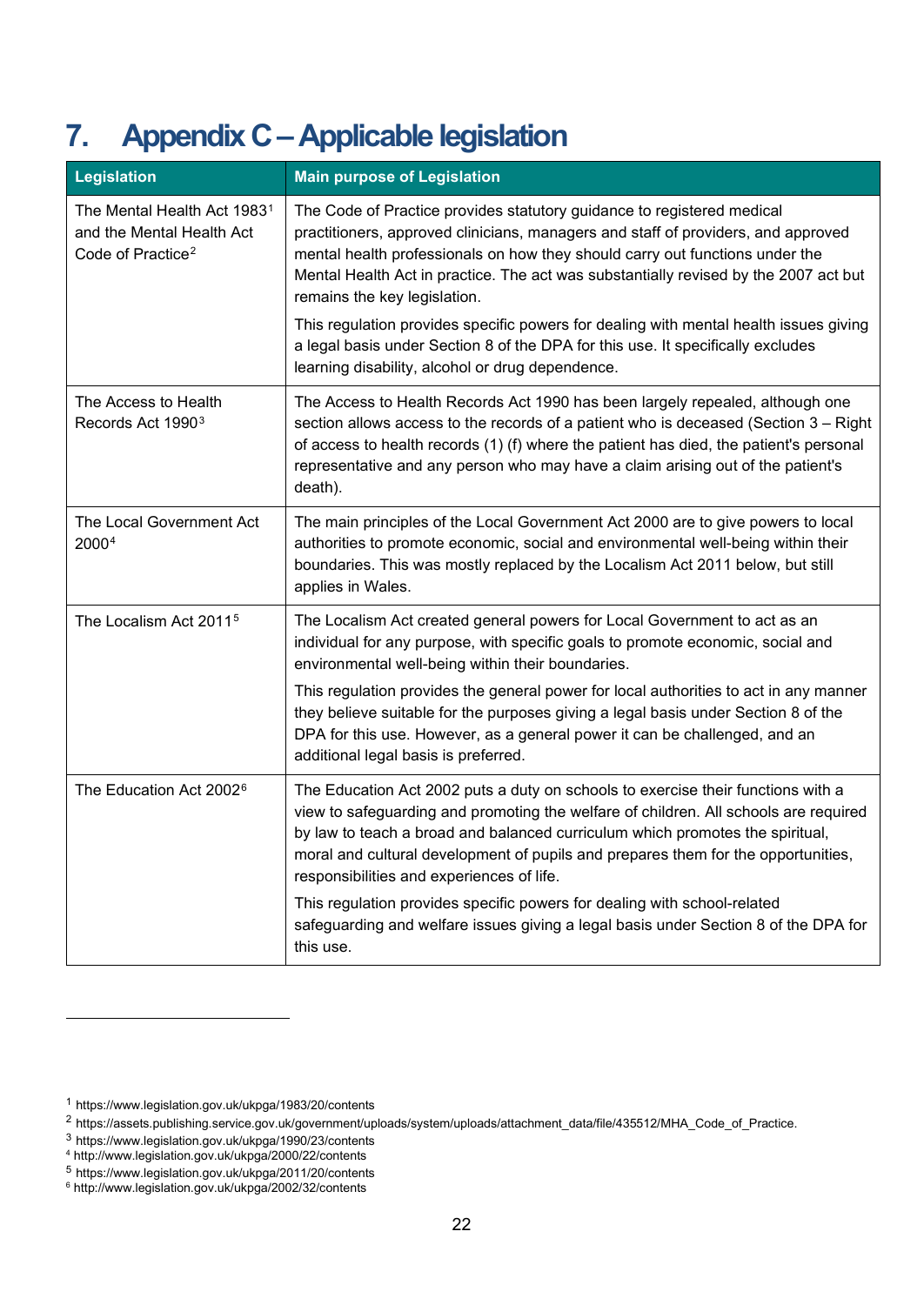| <b>Legislation</b>                                  | <b>Main purpose of Legislation</b>                                                                                                                                                                                                                                                                                                                                                                                                                                                                                        |
|-----------------------------------------------------|---------------------------------------------------------------------------------------------------------------------------------------------------------------------------------------------------------------------------------------------------------------------------------------------------------------------------------------------------------------------------------------------------------------------------------------------------------------------------------------------------------------------------|
| The Children Act 1989                               | Under S.47 of the Children's Act 1989, a Local Authority has a duty to investigate<br>when informed that a child in their area is in police protection or the subject of a<br>protection order.                                                                                                                                                                                                                                                                                                                           |
|                                                     | This regulation provides specific powers giving a legal basis under Section 8 of the<br>DPA for this use.                                                                                                                                                                                                                                                                                                                                                                                                                 |
| The Children Act 2004                               | The Children Act 2004, as amended by the Children and Social Work Act 2017,<br>places duties on key agencies in a local area. Specifically, the police, clinical<br>commissioning groups and the local authority are under a duty to make<br>arrangements to work together, and with other partners locally, to safeguard and<br>promote the welfare of all children in their area.                                                                                                                                       |
|                                                     | This regulation provides a general safeguarding and welfare power giving a legal<br>basis under Section 8 of the DPA for this use                                                                                                                                                                                                                                                                                                                                                                                         |
| The Criminal Justice Act<br>20037                   | This act amended a wide range of provisions in the PACE act and provided new<br>regulations on offence management, disclosure and trials.                                                                                                                                                                                                                                                                                                                                                                                 |
|                                                     | The regulation clarifies process and procedure for police and their legal basis for<br>use.                                                                                                                                                                                                                                                                                                                                                                                                                               |
| The Police and Criminal<br>Evidence Act 1984        | This act makes the specific provision for the secretary of state to issue codes of<br>practice to police with statutory effects. It provides the basis for many of the police<br>actions in respect of matters relating to safeguarding and other matters, and as<br>such provides their legal basis for use.                                                                                                                                                                                                             |
| The Children & Social Work<br>Act 2017 <sup>8</sup> | The Children and Social Work Act 2017 (the Act) is intended to improve support for<br>looked after children and care leavers, promote the welfare and safeguarding of<br>children, and make provisions about the regulation of social workers. The Act sets<br>out corporate parenting principles for the council as a whole to be the best parent it<br>can be to children in its care. These are largely a collation of existing duties local<br>authorities have towards looked after children and those leaving care. |
| The Mental Capacity Act<br>2005 <sup>9</sup>        | The Mental Capacity Act (MCA) 2005 promotes a person centred approach which<br>promotes autonomy and for those who may lack mental capacity ensures that<br>decisions made on their behalf are made in their best interests and with the least<br>possible restriction of freedoms                                                                                                                                                                                                                                        |
| The Health and Social Care<br>Act 201210            | This act provides for the delivery of Health and Social Care, providing a legal basis<br>for many of the services delivered by parties to this agreement. In particular, it<br>places (section 251B) a duty to share information relating to health and adult social<br>care unless the data subject has specifically objected.                                                                                                                                                                                           |
|                                                     | This regulation provides a specific duty giving a legal basis under Section 8 of the<br>DPA for this use.                                                                                                                                                                                                                                                                                                                                                                                                                 |

<span id="page-22-1"></span><sup>8</sup> http://www.legislation.gov.uk/ukpga/2017/16/contents

<span id="page-22-0"></span><sup>7</sup> http://www.legislation.gov.uk/ukpga/2003/44/contents

<span id="page-22-2"></span><sup>9</sup> http://www.legislation.gov.uk/ukpga/2005/9/contents

<span id="page-22-3"></span><sup>10</sup> https://www.legislation.gov.uk/ukpga/2012/7/contents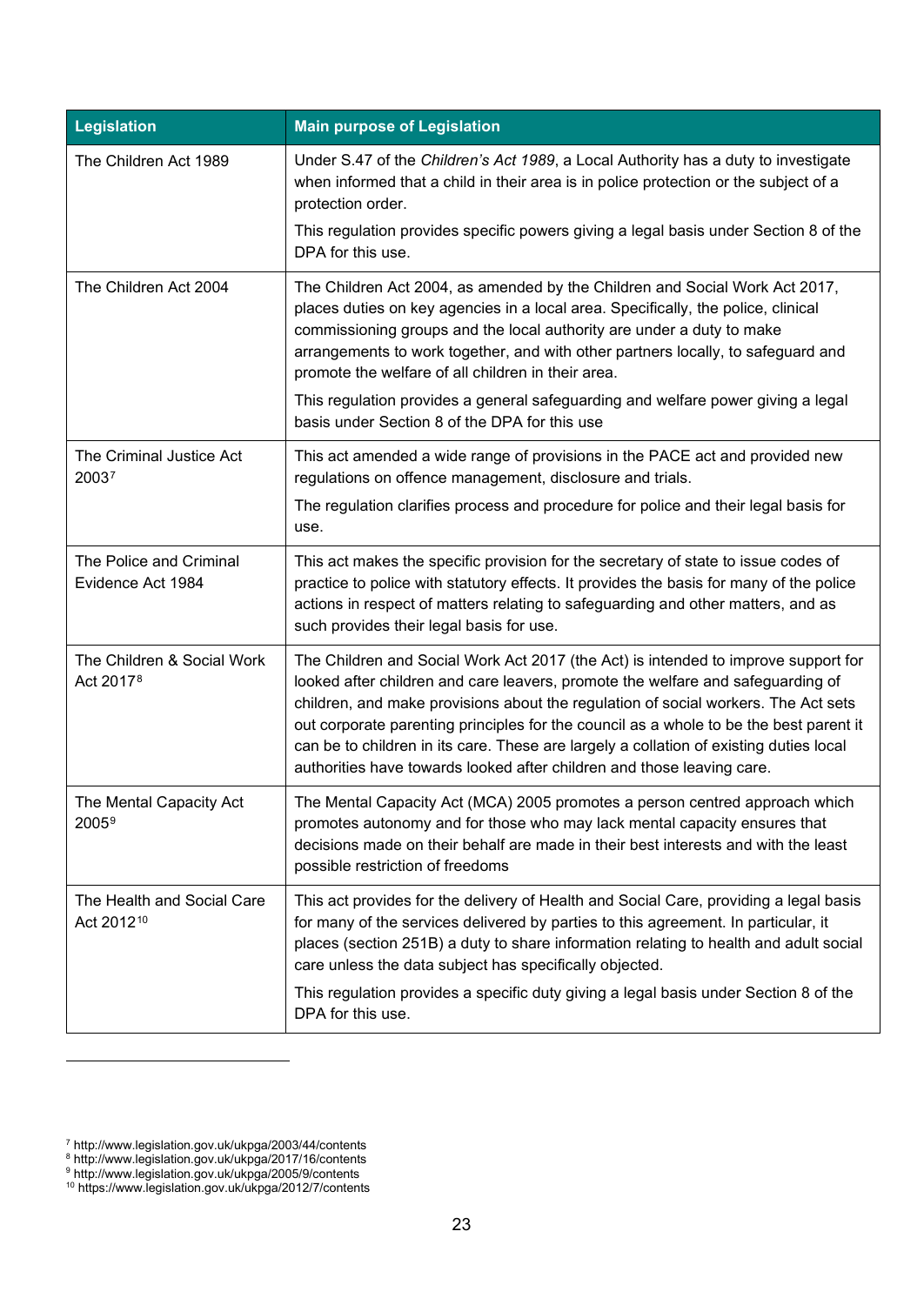| <b>Legislation</b>                                                                      | <b>Main purpose of Legislation</b>                                                                                                                                                                                                                                                                                                                                                                                                                                                                                                                                                                                                                        |
|-----------------------------------------------------------------------------------------|-----------------------------------------------------------------------------------------------------------------------------------------------------------------------------------------------------------------------------------------------------------------------------------------------------------------------------------------------------------------------------------------------------------------------------------------------------------------------------------------------------------------------------------------------------------------------------------------------------------------------------------------------------------|
| The Crime and Disorder Act<br>199811                                                    | Each LA in England & Wales has the responsibility to formulate a strategy to reduce<br>crime and disorder in their area and to work with police authorities to do this.                                                                                                                                                                                                                                                                                                                                                                                                                                                                                   |
| FGM Mandatory Guidance <sup>12</sup>                                                    | Section 5B of the 2003 Act introduces a mandatory reporting duty which requires<br>regulated health and social care professionals and teachers in England and Wales<br>to report 'known' cases of FGM in under 18s which they identify in the course of<br>their professional work to the police.                                                                                                                                                                                                                                                                                                                                                         |
|                                                                                         | The duty applies to all regulated professionals (as defined in section $5B(2)(a)$ , (11)<br>and (12) of the 2003 Act) working within health or social care, and teachers.                                                                                                                                                                                                                                                                                                                                                                                                                                                                                 |
|                                                                                         | The legislation requires regulated health and social care professionals and teachers<br>in England and Wales to report 'known' cases of FGM to the police. 'Known' cases<br>are those where, in the course of their professional duties, they either:                                                                                                                                                                                                                                                                                                                                                                                                     |
|                                                                                         | are informed by a girl under 18 that an act of FGM has been carried out on her;<br>$\bullet$<br>or,                                                                                                                                                                                                                                                                                                                                                                                                                                                                                                                                                       |
|                                                                                         | observe physical signs which appear to show that an act of FGM has been<br>carried out on a girl under 18 and they have no reason to believe that the act<br>was necessary for the girl's physical or mental health or for purposes connected<br>with labour or birth.                                                                                                                                                                                                                                                                                                                                                                                    |
| Department for Education<br>Information Sharing for<br>Practitioners 2018 <sup>13</sup> | This HM Government advice is non-statutory, and has been produced to support<br>practitioners in the decisions they take to share information, which reduces the risk<br>of harm to children and young people and promotes their well-being.                                                                                                                                                                                                                                                                                                                                                                                                              |
|                                                                                         | The advice is for all frontline practitioners and senior managers working with<br>children, young people, parents and carers who have to make decisions about<br>sharing personal information on a case-by-case basis.                                                                                                                                                                                                                                                                                                                                                                                                                                    |
| Working Together to<br>Safeguard Children 2018                                          | Local authorities, working with partner organisations and agencies, have specific<br>duties to safeguard and promote the welfare of all children in their area. The<br>Children Acts of 1989 and 2004 set out specific duties: section 17 of the Children<br>Act 1989 puts a duty on the local authority to provide services to children in need in<br>their area, regardless of where they are found; section 47 of the same Act requires<br>local authorities to undertake enquiries if they believe a child has suffered or is likely<br>to suffer significant harm.<br>This provides the policy document required for the safeguarding purposes under |
|                                                                                         | Schedule 1 Part 2, para 18 of the DPA for national bodies.                                                                                                                                                                                                                                                                                                                                                                                                                                                                                                                                                                                                |

<span id="page-23-0"></span><sup>11</sup> http://www.legislation.gov.uk/ukpga/1998/37/contents

<sup>12</sup> https://www.gov.uk/government/publications/mandatory-reporting-of-female-genital-mutilation-procedural-information

<span id="page-23-2"></span><span id="page-23-1"></span><sup>13</sup> https://www.gov.uk/government/publications/safeguarding-practitioners-information-sharing-advice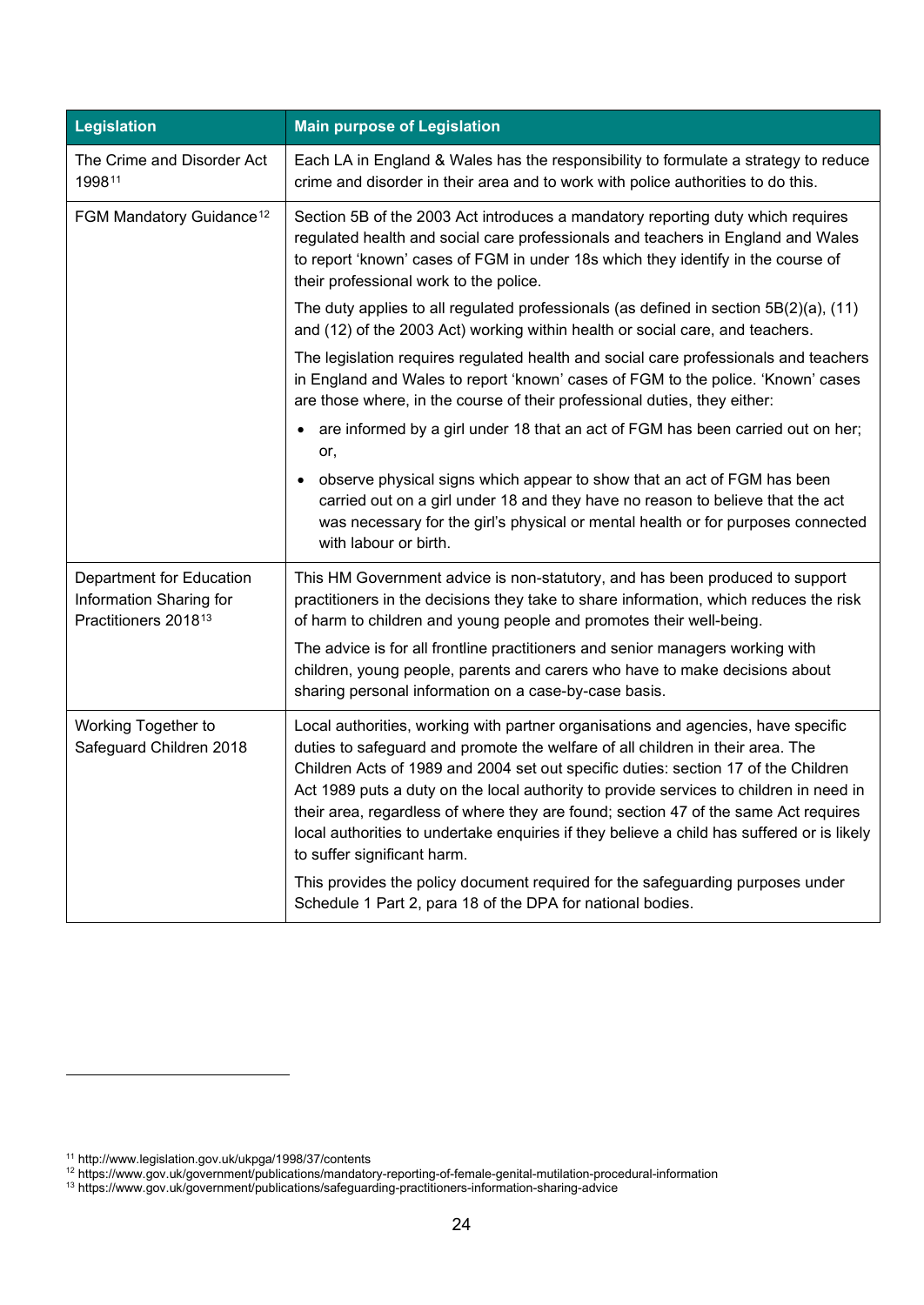| <b>Legislation</b>                                                | <b>Main purpose of Legislation</b>                                                                                                                                                                                                                                                                                                                                                                                                                                                                                 |
|-------------------------------------------------------------------|--------------------------------------------------------------------------------------------------------------------------------------------------------------------------------------------------------------------------------------------------------------------------------------------------------------------------------------------------------------------------------------------------------------------------------------------------------------------------------------------------------------------|
| <b>London Child Protection</b><br>Procedures 2020 <sup>14</sup>   | The London Child Protection Procedures sets out the procedures which all London<br>agencies, groups and individuals must follow in identifying, raising and responding<br>to welfare concerns when coming into contact with or receiving information about<br>children 0 to 17 years, including unborn children and adolescents up to their 18th<br>birthday<br>This provides the policy document required for the safeguarding purposes under<br>Schedule 1 Part 2, para 18 of the DPA for various London bodies. |
| <b>NHSE Safeguarding</b><br>Vulnerable People in the              | This document sets out clearly the safeguarding roles, duties and responsibilities of<br>all organisations commissioning NHS healthcare.                                                                                                                                                                                                                                                                                                                                                                           |
| NHS - Accountability and<br><b>Assurance Framework 2015</b><br>15 | It sets out safeguarding roles, duties and responsibilities of all organisations<br>commissioning NHS health and social care. The framework aims to:                                                                                                                                                                                                                                                                                                                                                               |
|                                                                   | Identify and clarify how relationships between health and other systems work at<br>$\bullet$<br>both strategic and operational levels to safeguard children, young people and<br>adults at risk of abuse or neglect.                                                                                                                                                                                                                                                                                               |
|                                                                   | Clearly set out the legal framework for safeguarding as it relates to the various<br>$\bullet$<br>NHS organisations in order to support them in discharging their statutory<br>requirements to safeguard children and adults.                                                                                                                                                                                                                                                                                      |
|                                                                   | Promote empowerment and autonomy for adults, including those who lack<br>$\bullet$<br>capacity for a particular decision as embodied in the Mental Capacity Act 2005<br>(MCA), implementing an approach which appropriately balances this with<br>safeguarding.                                                                                                                                                                                                                                                    |
|                                                                   | • Outline principles, attitudes, expectations and ways of working that recognise<br>that safeguarding is everybody's business and that the safety and well-being of<br>those in vulnerable circumstances is at the forefront of our business.                                                                                                                                                                                                                                                                      |
|                                                                   | Set out how the health system operates, how it will be held to account both<br>$\bullet$<br>locally and nationally and make clear the arrangements and processes to be<br>undertaken to provide assurance to the NHS England Board with regard to the<br>effectiveness of safeguarding arrangements across the system; and                                                                                                                                                                                         |
|                                                                   | Outline how professional leadership and expertise will be developed and<br>$\bullet$<br>retained in the NHS, including the key role of Designated and Named<br>Professionals for Safeguarding Children and Designated Adult Safeguarding<br>Managers                                                                                                                                                                                                                                                               |
|                                                                   | This provides the policy document required for the safeguarding purposes under<br>Schedule 1 Part 2, para 18 of the DPA for the NHS bodies,                                                                                                                                                                                                                                                                                                                                                                        |

<span id="page-24-0"></span><sup>14</sup> http://www.londoncp.co.uk/

<span id="page-24-1"></span><sup>15</sup> https://www.england.nhs.uk/wp-content/uploads/2015/07/safeguarding-accountability-assurance-framework.pdf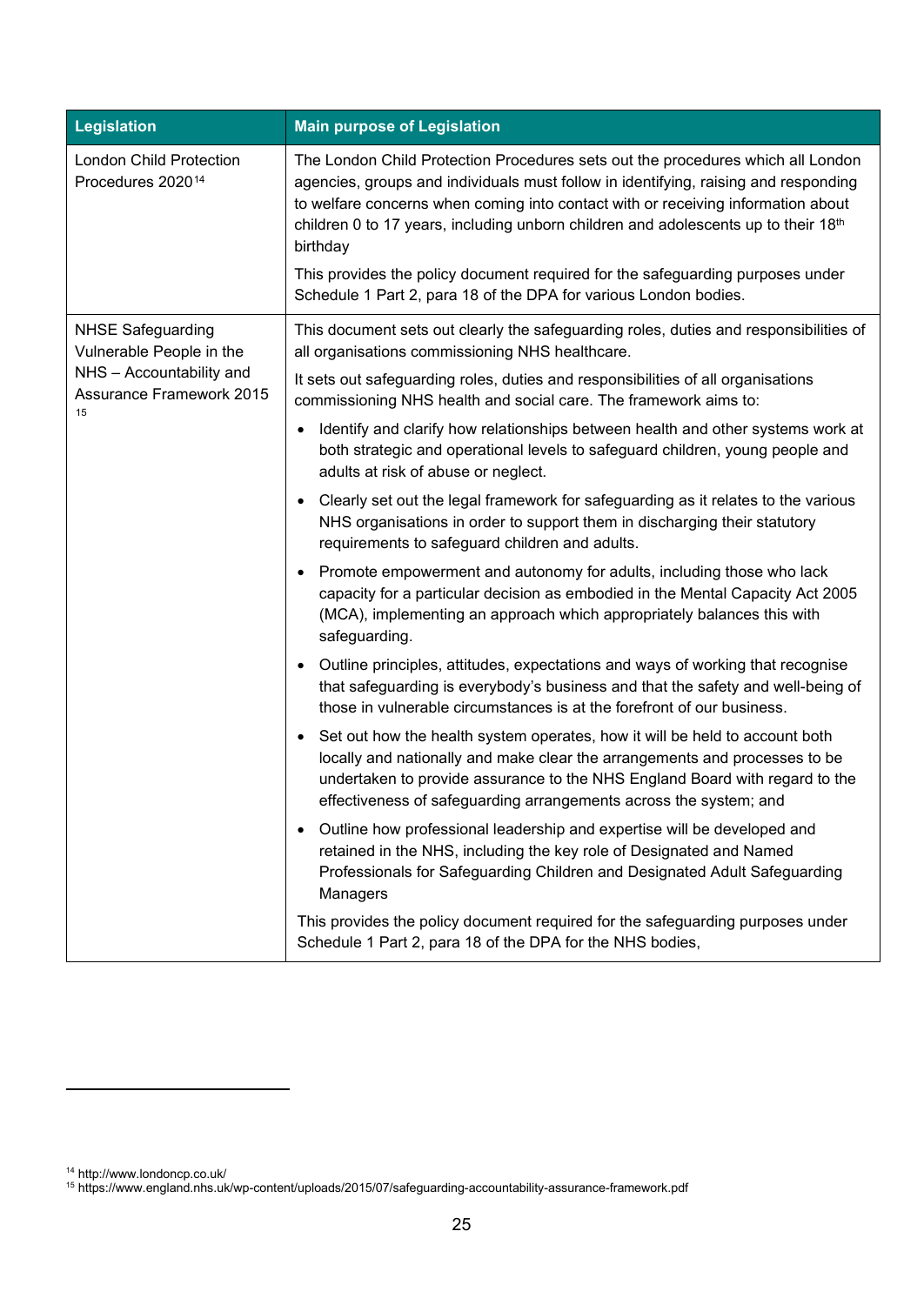Other legislation that may be relevant when sharing information includes:

- Learning and Skills Act 2000
- Education (SEN) Regulations 2001
- Children (Leaving Care) Act 2000
- Immigration and Asylum Act 1999
- National Health Service Act 1977
- National Health Service Act 2006
- The Adoption and Children Act 2002
- The Localism Act 2011
- Welfare Reform Act 2012